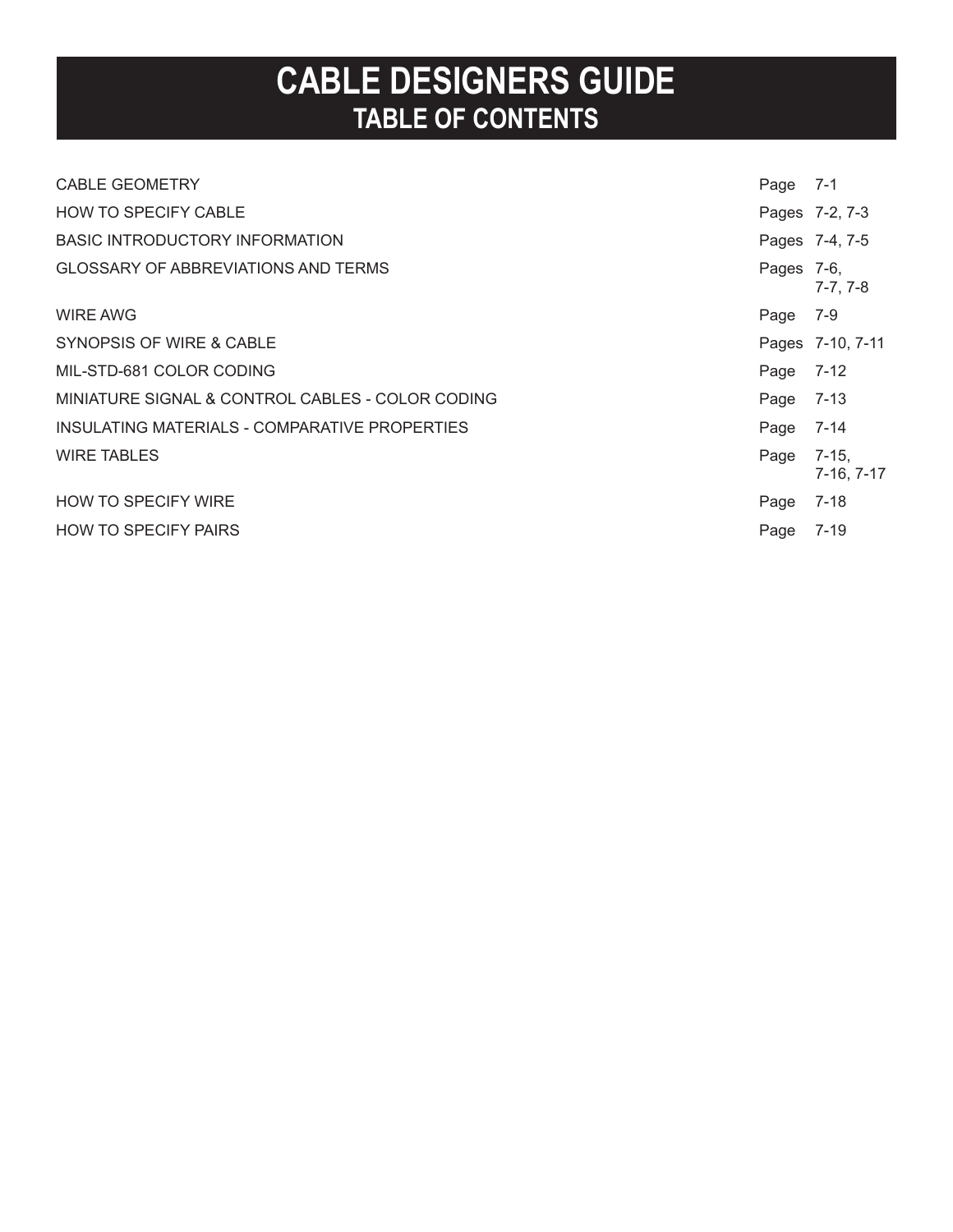## **CABLE DESIGNERS GUIDE CABLE GEOMETRY**

### *Design Geometry of Multi-Conductor Cables*

To those outside of the industry, the geometric design principles used in cable-making may not be apparent. To assist the customer in comprehensively discussing his needs with our factory engineering staff, we offer a brief guide to the major design options and tradeoffs available. A designers check list for specifying cable is offered elsewhere in this section. Not all are aware that for a given number of wires, several different geometry's may be used to form the wires into a helical cable bundle. Any of them may be justified, depending on cost, intended use and performance, or limitations of the manufacturers' equipment. National Wire & Cable Corp. has perhaps the widest and most versatile selection of modern cable-making equipment in the custom cable industry. We welcome your knotty design problems. Our 40 years of experience in wire & cable field are at your disposal.

### **Conductor Layup Geometry Options**

#### *A. Layer Upon layer*

When all conductors have equal diameters they can be cabled in simple layers around a suitable core or central wire. Theoretically, every layer will contain 6 more wires than the preceding inner layer. This can be shown with a few round disks or coins. In practice this is not always true. Tolerances of insulation diameters enter the picture. Further, the conductors spiral in a helical path when formed into cable, and thus occupy an elliptically-shaped area around the circumference of the core. Typically, the eccentricity of the ellipse is about 5%. Thus about 19 conductors may fit, where 20 should if they were assumed to occupy a circular cross-section.

#### *B. Subcabeling*

For some constructions small groups of wires are helically cabled into subcables, which are then helically cabled to form the finished bundle. They may take these forms due to the end use requirements, (i.e.: where the design calls for twisted pairs, trios, etc.) or may do so mainly for the convenience of the lay-up of the required number of wires in an available site within the cable cross-section. Advantages of this method are improved flexibility of the cable, possible convenience in the intended end-use for the cable and the wide selection of geometry's it offers the designer. Disadvantages compared to the layer-on layer method are usually increased diameter and cost. Where there are hundreds of conductors in a cable, this method is often used to permit cabling on relatively small cabling machines.

#### *C. Filling Interstices*

When a cable contains a wide mixture of wire diameters, the larger wire sizes or subcables may be cable-formed so as to deliberately leave interstices large enough for the smaller wires to lie within tangent to two adjacent large wires, but not in contact with the inner layer or core.

#### *D. Use of Fillers*

Where a layer requires more wires than are available to properly fill all positions in that layer, round fillers are used to occupy the otherwise vacant sites. Their use ensures a round shape and provides adequate support for the outer layers of the construction. These may be spare wires, or of plastic rod, jute, or twisted yarns or tapes. They are often used as a core member, and may be deliberately designed into a layer to permit circumferential compression in a layer during flexing of the cable.

#### *Cable Flexibility*

When a helically cabled bundle is flexed, each of the wires in a layer tend to slide along their helical path slightly with respect to the wires adjacent. If the wires are in firm contact around the entire layer, the friction between them inhibits the desired sliding action, and additional stiffness is imparted to the cable. Interlayer friction can also contribute to cable stiffness. In general, any stored radial forces which contribute to the friction should be avoided by proper design and manufacturing techniques. These forces may be from unduly snug jackets, braids, wraps, or serves.

#### *Cable Flexibility Design Assistance*

Due to the many variable factors which influence cable designs, we strongly recommend that the customer consult with our technical staff to ensure proper choice of dimensions and tolerances when he generates his own specification.

For design reference, a few of the common geometry's for subcabled and intersticed constructions are shown. The diameter of the large members is taken to be one unit of diameter. The size of the other members are shown as some decimal which relates their size to that of the large member. For layer-on-layer constructions, the table shows the factor by which the wire diameter can be multiplied to obtain the cabled bundle diameter.



\*\* (these factors are typical for standard helical cabling prectices; slight variations may occur on certain combinations)

8 3.7 27 6.1 52-55 8.7 90-93 11.3 9-11 4.0 28-30 6.4 56-60 9.0 94-98 11.7 12 | 4.1 | 31-33 | 6.7 | 61-63 | 9.3 | 99-105 | 12.0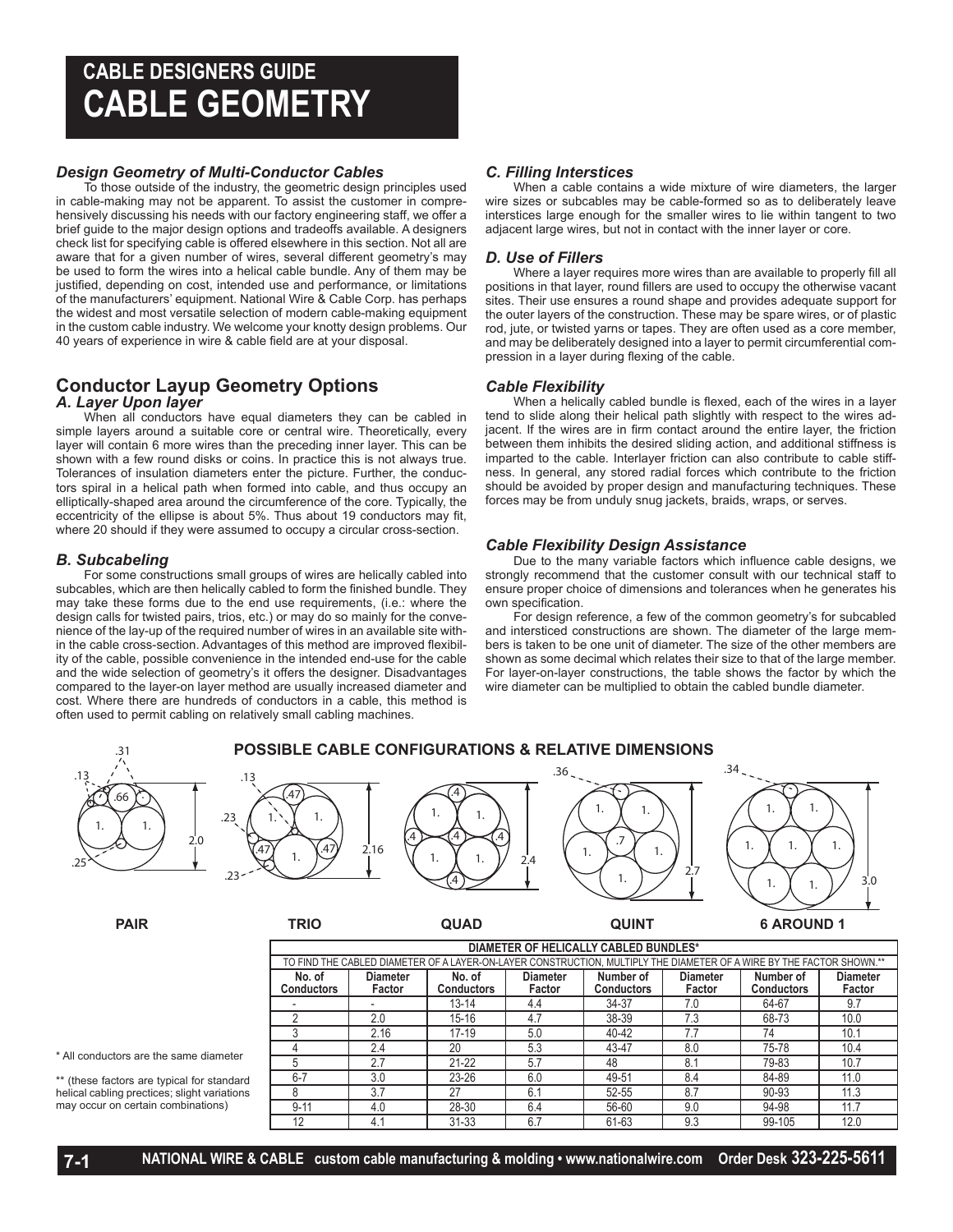## **CABLE DESIGNERS GUIDE HOW TO SPECIFY CABLE**

### **Custom Cable Design Guide**

**If you plan to specify a special cable, we highly recommend a call to our "user Friendly" technical staff who can help speed you over the bumps.**



In the absence of your own cable specification, the following checklist will assist you to completely specify the cable you want:

- A. Number and gauge of conductors.
- B. Specification type of wire (military or commercial).
- C. Coding of conductors or subcables, striping or numbering, if any.
- D. Tape barrier, used as first mechanical protective layer. Can be of Vinyl, Mylar, Tedlar, Polyethylene, or paper-fiberglass laminates.
- E. Type of electrical shielding or mechanical armor.
- F. % coverage required for electrical shielding
- G. Type of outer jacket material.
- H. Color of outer jacket, sheath markings.
- I. Wall thickness of outer jacket.
- J. Necessary physical or environmental requirements, see below.
- K. Minimum and maximum overall diameter.

#### *Physical Requirements*

- 1. Length, tolerance; Diameter, tolerance.
- 2. Overall tensile strength, if applicable.
- 3. Weight limitations.
- 4. Minimum bend radius.

#### *Environmental Requirements*

- 1. Minimum and maximum operating temperatures.
- 2. Physical abuse: terrain, degree of movement of flexing, possible sudden impacts or pressures, etc.
- 3. Surrounding medium: water, oil, sunlight, ice, fuels, air, etc.

#### *Electrical Requirements*

- 1. Voltage rating of the conductor insulation.
- 2. Maximum current expected in the conductors.
- 3. Amount of electrical or magnetic shielding required.
- 4. Capacitance requirements.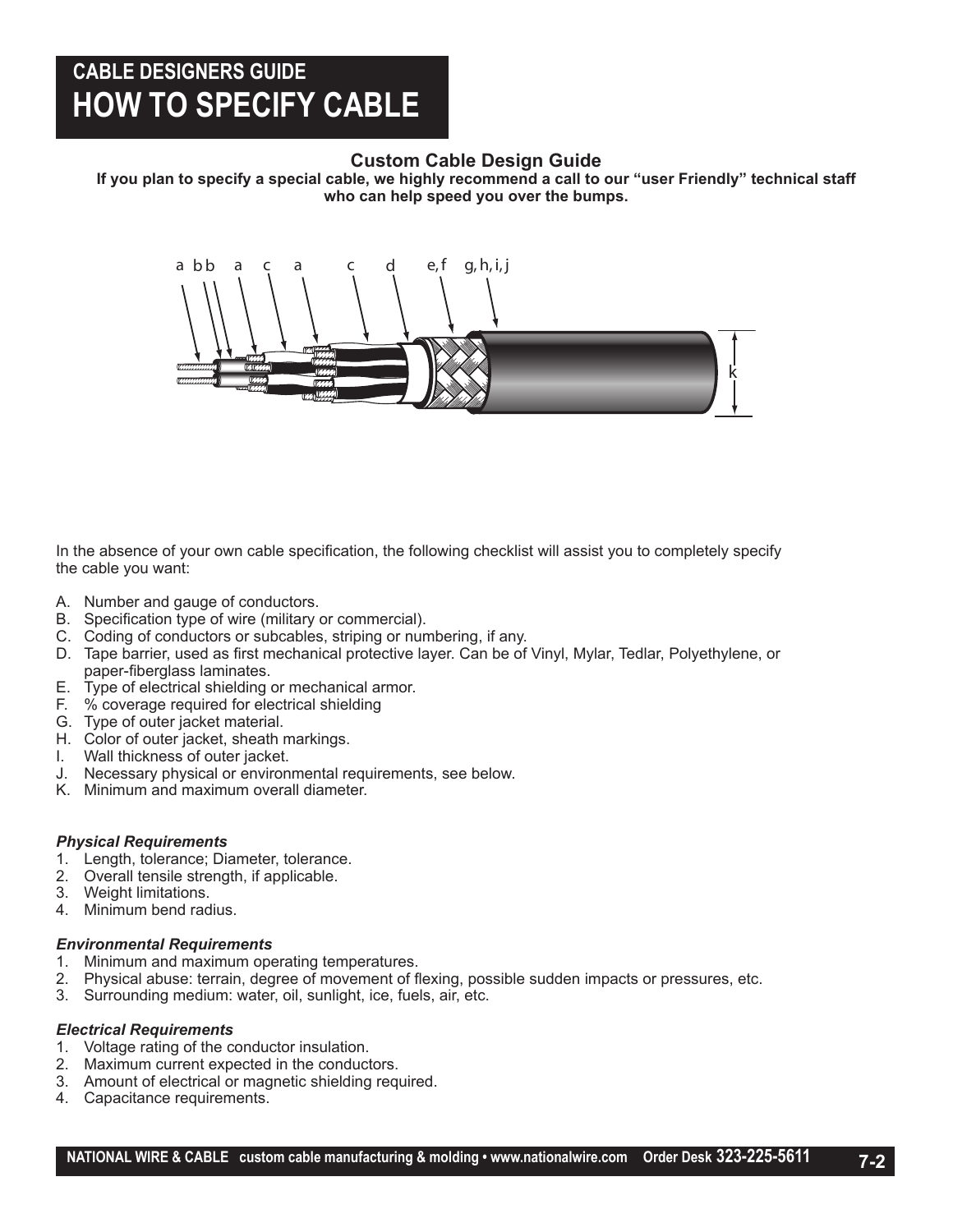#### *Insulated Conductors*

Specify quantity, gauge, stranding and insulation type for the conductors. Allowance of 10% spares is a common practice.

Preferably suggest an agency specification for the wires. (i.e.: UL, CSA, MIL and their proper type or style no.)

You may need a MIL reference to preferred wire types and jacket materials in various applications and environments.

#### *Fillers*

Fillers are used in lieu of a wire to fill space in a cable bundle so that it can retain its controlled shape and geometry. Their use promotes roundness and uniform flexibility.

Preferable fillers are plastic rods, tapes, or fibers, having physical properties similar to those of the wire insulation. Round glass-fiber braid can be used for high temperature applications. Fibrillated polypropylene is commonly used; cotton or jute is used less frequently.

#### *Cables* (within the main cable)

Individually cabled groups of wires within the cable may be referred to as sub-cables.

The constructional details of sub-cables should be just as complete as the main cable in which they are used. (i.e.: wire details, cabling, coding, shields, jacketing.)

Sub-cabling permits neat and simple formation of branch legs from the main cable and can be used to aid in identifying wire groups.

Subcables may be individually jacketed. Jackets may be solid colors, or may be color-striped over solid colors.

#### *Cabling*

The purpose of helical twist used in cabling the wires into a round bundle is twofold. It holds the wires in a unit, and it will act to neutralize the tension and compression forces which occur in the wires each time the cable is bent or flexed. Since most cables use stranded wires the cable forming must be done without untwisting the strands of the individual insulated stranded wires. This requires very special machinery, not just a drill motor.

Suggested wording: "Cabling shall be done on a tubular or planetarytype helical cabling machine in such a fashion that no residual twist is introduced into the individual cable members."

The axial distance per turn is called the lay length. The lay length should be between 8 to 16 times the pitch diameter of that layer of wires. (Pitch diameter is measured from center-to-center of diametrically opposed wires in a given layer.)

Although the rotation direction may be the same for all layers of wires opposite directions of rotation for each layer in a cable is usually preferred and is called contra-helical construction.

**Overall RFI Shielding** (Over the cabled bundle of wires)

#### *1. Metal-Foil Faced tape RFI shields*

The lowest-cost, lightest and least effective shield method. Can be applied single or double-sided, in single or multiple layers. Usually applied in contact with an uninsulated "drain" wire used for connection of shield. Usually made with aluminum or copper metal foil glued to a thermoplastic polyester (Mylar) backing, the most common thickness' of material are 0.00035" of metal foil and 0.0005" of backing tape, plus perhaps 0.00015" of glue for finished thickness of 0.001 " . NWC normally uses a heavier backing (0.001") for a total thickness of 0.0015" to avoid shielding degradation. Shield performance will degrade if cable handling causes tape to deform, or stretch so that metal begins to flake or crack. Cable flexibility is reduced slightly when a foil shield is added.

#### *2. Braided RFI shields*

The most common and perhaps the most durable cable shield is a braided tubular shield made of small copper wires. Wire sizes range from #38 to #32 AWG. A braid is the standard coaxial cable outer conductor. It may be applied in one or more layers. In conjunction with metallic tape or foils, performance becomes very good. Braiding is a continuous operation, any desired length can be made. A braid is machine-formed directly onto the cable as contra-helical interlocking spirals of groups of fine wires. The effectiveness of the shield braid depends on how well it covers up the surface of the cable. A minimum coverage requirement of 90% of the cable surface is common. Machinery limitations make coverage in excess of 96% impractical for a single-layer braid. For braids that must "push-back" or swell easily, the braid angle should be specified. We recommend angles between 20 and 38 degrees for that service. Various methods of shielding can be combined for optimum RFI protection. See "Shielding Effectiveness" elsewhere in this section.

#### *Outer Jacket/Sheath*

The choice of outer cable covering material is usually a compromise between cost, agency recognition/ratings, flexibility and durability.

A chart of relative properties is shown in Table A.

A thin-wall jacket is usually most flexible; however it can be prone to wrinkle at tight bends, and often shows more "wireform" of the underlying cable surface.

For plastic jacketed cables, typical wall thickness is 10% of the unjacketed diameter or 0.010" minimum. Cable jacket walls below 0.010" are not recommended. Maximum walls rarely need to exceed 0.125" in plastics, or 0.250" in rubbers.

Some agencies (UL, CSA) have their own preferred wall sizes which must be met to obtain their sanction for their stated use.

| Type          | <b>Flexibility</b> | Abrasion      | Weathering    | Temp F      | <b>Burial</b> |
|---------------|--------------------|---------------|---------------|-------------|---------------|
| Vinyls        | <b>Better</b>      | <b>Better</b> | Good          | $-40 +221$  | Good          |
| Neoprene      | <b>Best</b>        | <b>Best</b>   | <b>Better</b> | $-65 + 180$ | <b>Better</b> |
| Polyethylenes | Good               | Good          | <b>Best</b>   | $-65 + 160$ | <b>Best</b>   |
| Polyurethane  | <b>Better</b>      | <b>Best</b>   | <b>Better</b> | $-65 + 160$ | <b>Better</b> |
| TPR           | <b>Best</b>        | Good          | Good          | $-65 + 125$ | n/a           |

#### *Colors*

Cable sheath plastic compounds can be pigmented nearly any color, and are often color-matched to customer requirements. However, nearly all materials will discolor in sunlight or ultraviolet. Use of carbon-black pigment is very common as it readily makes the jackets opaque to UV and sunlight. Best to supply your own color sample for matching if not using black. Color samples preferably should be of the same material as the jacket compound. Specify if color must be correct for both fluorescent and daylight.

#### *Jacket Markings*

Almost any legend of your choice can be indented or ink marked continuously onto the jacket.

#### *Agency Specifications*

Contact us for a list of wire & cable specifications from various agencies.

Details of cabling design are available elsewhere in this section under "Designer's Guide on Cable Geometry."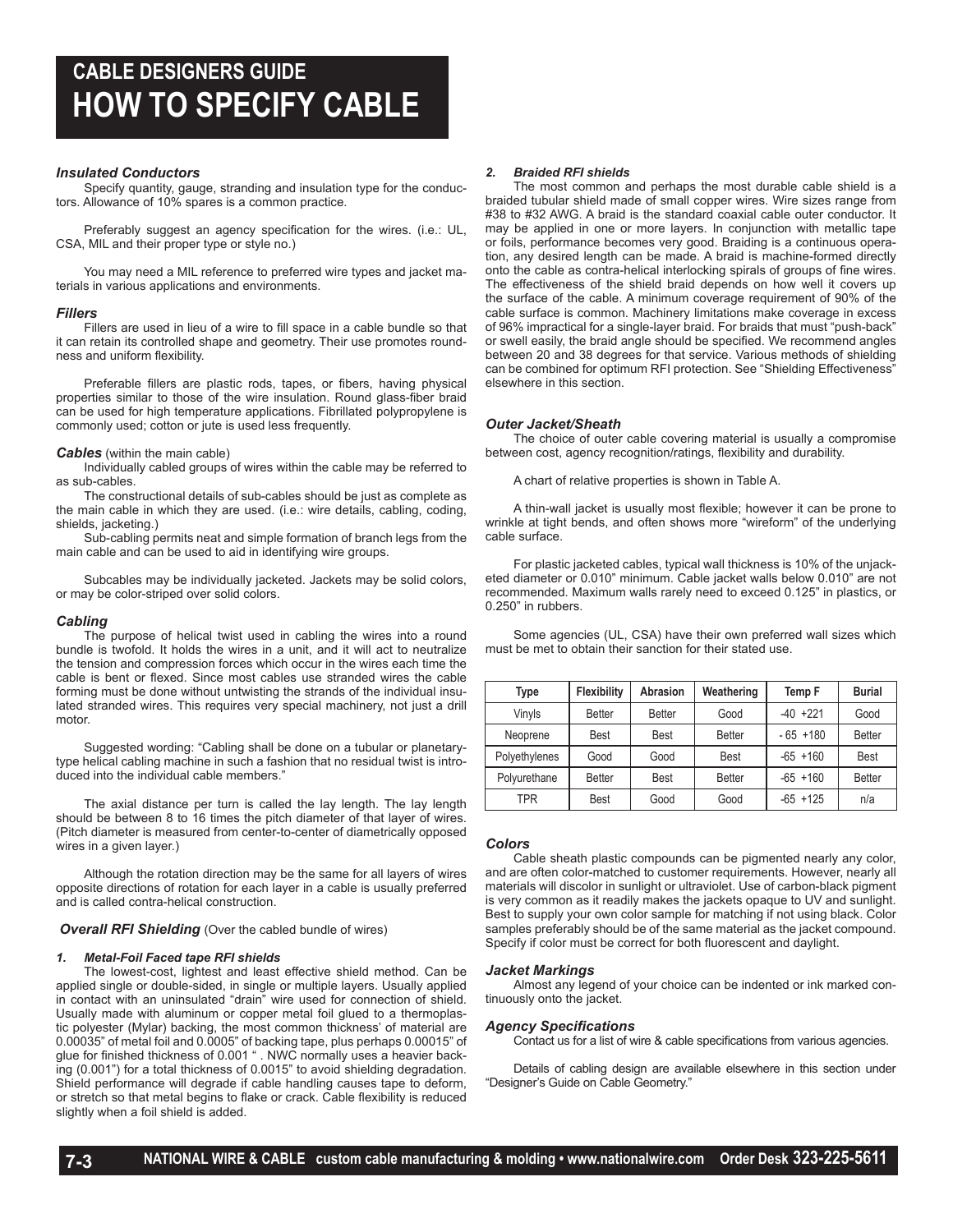## **CABLE DESIGNERS GUIDE BASIC INTRODUCTORY INFO**

#### *Electrical Capacitance*

Electrical capacitance exists between each conductive surface in a cable and all other conductive surfaces in and around the cable An understanding of the relative amount of capacitance to be expected in a cable is helpful in specifying cable and designing terminal equipment for the cable to be used. Although capacitance in a cable may have negligible effect on DC or 60 cycle AC cable circuits used for power or control, it does affect higher frequency AC voltages.

#### *Charge on Conductive Surfaces*

Elementary electron theory states that the electron is the basic unit of negative electric charge; that a large charge is simply a large collection of electrons. The more electrons that are concentrated on a surface, the larger the electric charge on that surface. Positively charged surfaces may be regarded as having a deficiency of electrons. Charge is measured in coulombs. One coulomb consists of many trillions of electrons. Since they repel each other, a collection of electrons will distribute over a surface.

#### *Current*

We can force an exchange of charge (electrons) between two conductive surfaces if we connect any source of voltage, such as a battery, between them. Since electrons in motion constitute an electric current, flows off one surface through the battery onto the other, until the repulsion of charges being forced onto the surfaces equals the forcing voltage. When the battery is removed, a voltage equal to that of the battery exists between the surfaces due to the stored charge. If the voltage source is AC, the charge exchange occurs each half cycle. The voltage source thus must handle this charging current in addition to any other current which may pass through circuitry connected to the two surfaces.

#### *Capacitance*

This behavior of charge on surfaces is termed capacitance. Capacitance may be defined as the ratio of voltage between two surfaces, divided by their difference in charge; and is measured in units called farads. Capacitors, or condensers, are sets of surfaces deliberately arranged to control the capacitance between them. Shielded wires and cables also have capacitance between the conductors and shields which should be considered in their design and application. Commonly used values of capacitance are microfarads (mfd) or (10-6 fd) and picofarads (pf) or (10-12 fd).

#### *Dielectrics*

The spacing or insulating material between two surfaces of a capacitor is called a dielectric. It may be vacuum, air, or one of many insulating materials. With the exception of gases, all insulating materials increase the capacitance between the surfaces. The term dielectric constant is used to show how large this effect is for various materials. If the space between two surfaces is filled with a material having a dielectric constant of 2, then the capacitance between the surfaces will be 2 times greater than it would be for an air or vacuum dielectric.

#### *Wire Insulation*

Not all dielectrics are suitable for use on wire and cable. The more commonly used insulation's are listed in Table A. Most wire insulation choices are based on a compromise among cost, electrical performance, and the physical and chemical properties required for the application. With the exception of Polytetrafluoroethylene (PTFE) and some polyolefins, most wire insulation's exhibit appreciable increases in their dielectric constant and insulation leakage with increasing temperature or frequency. This may make them undesirable for use where the capacitance, characteristic impedance or the leakage must be constant, such as in coaxial cable or instrumentation cables.

#### *Geometry*

The shape, diameter and spacing of the conductors and shields determine the capacity between them. Coaxial cables are a special application version of a single shielded conductor and may be treated in the same way.



Coaxial Conductor FIG 1. Shielded Pairs FIG 2.

#### *Coaxial Wires* (Fig 1)

The capacitance per foot between a single insulated wire and a shield around it is:

$$
C = \frac{(7.36) \times (e)}{Lg_{10} (D/d)}
$$
mmfd per foot

...where e is the dielectric constant of the insulation between wire and shield; and D/d is the diameter ratio of shield ID to conductor OD. The only way in which the capacitance can be selected is by choice of insulation having a low dielectric constant, or by choosing a suitable value of D/d.

#### *Shielded Pairs* (Fig 2)

Shielded pairs have three capacitance's involved which combine to produce the effective wire to wire capacitance. Fig. 2 illustrates these capacities. Since the wire-to-shield capacitance's of each conductor are essentially in series, the effect of the two 40, mmfd capacitance's is to produce an apparent 20 mmfd between the two wires in addition to the 5. mmfd which will exist whether the shield is present or not. Thus the effective capacitance is  $20. + 5. = 25.$  mmfd./ft from wire to wire.

(Ref. to Mil-C-17.)

#### *Multi-Conductor Cable Bundles*

The capacitance from a wire to all else in a large cable bundle of identical wires may vary widely depending on insulation and geometry. In general, however, it will have values ranging from 40. to 65. mmfd/ft for PVC insulation (where C=4.), and will vary from this for other materials. Conductors in the outer layer of a cable bundle which is overall-shielded will tend to have a higher capacitance than those closer to the bundle center. Typical variation for PVC' insulated wires will be a 15-20% rise in capacitance for conductors in the layer closest to the overall shield.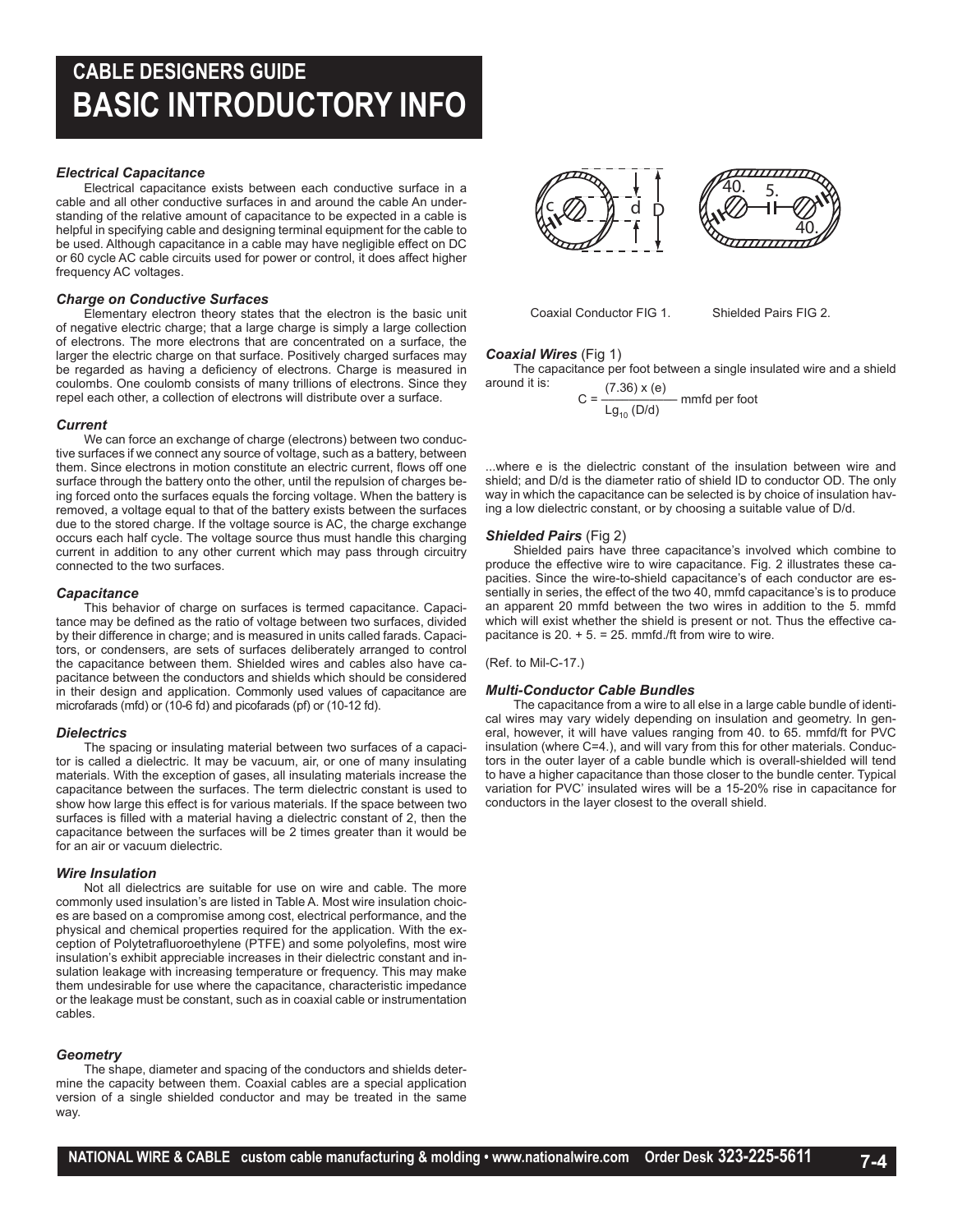## **CABLE DESIGNERS GUIDE BASIC INTRODUCTORY INFO**

#### *Inductance*

When current flows in a wire it creates a magnetic field about the wire, which generates voltages along the same wire as the current changes. These opposing voltages act to limit the rate at which the current can change. This effect is termed inductance and is measured in units called henrys. The self inductance of a round straight copper wire is on the order of .4 micro-henry/ft, and is relatively unaffected by diameter or length of wire. The self inductance of twisted pairs of wires is on the order of .08 micro-henry/ft; while the mutual inductance of a coaxial construction is .14 Lg10(D/d) micro-henrys/ft.

#### **Signal Delay in Cables**

#### *Mechanical Delay*

The electronic systems designer should consider possible problems which may arise due to cable delay. For instance, in a multi-conductor cable of coax, the coax in the center of the bundle will be shorter than those in the outer layers by 4% to 6%, which mechanically can introduce delay in the signals traveling the long path.

#### *Dielectric Delay*

Although radio waves travel at the speed of light in free space or in air, this speed is much less when the wave is guided through coax or other shielded cables, where the electric field is contained in an insulator other than air.

Suppose that a radio-frequency sine-wave signal generator is connected to both an antenna and a 1000 foot length of coaxial cable, so that its signals will be launched simultaneously into both, and we go to the far end of the cable to see which arrives first.

When the generator is keyed on, the signal from the antenna arrives first, traveling at the speed of light in air, taking about one microsecond to make the trip.

Shortly thereafter, the same identical signal will arrive at the end of the coax cable, having taken longer to travel the same distance. It did not travel as fast, so its arrival at the end of the cable was "delayed" compared to the arrival of signal from the antenna.

|                                               | TABLE A   |               |           |
|-----------------------------------------------|-----------|---------------|-----------|
| Air                                           | $***$     | Nom 95.0%**** | $1.06***$ |
| Polyethylene                                  | 2.26      | 65.9%         | 1.54      |
| Polytetrafluoroethylene<br>(PTFE) (TFE & EEP) | 2.0       | 70.0%         | 1.45      |
| Polypropylene                                 | 21        | 69.0%         | 147       |
| Foam Polyethylene                             | 1.55      | 80.0%         | 1.27      |
| polyvinylchloride                             | $4.0***$  | 50.0%         | 2.03      |
| Nylon (#610)                                  | $3.0**$   | 57.8%         | 1.76      |
| Neoprene                                      | $5.0***$  | 44.6%         | 2.28      |
| Rubber (Buna S)                               | $2.9***$  | 58.7%         | 1.73      |
| Rubber (Butyl)                                | $2.35***$ | 65.3%         | 1.56      |
| Silicone Rubber (SE972)                       | $3.16***$ | 56.3%         | 1.80      |

\* One microsecond is one millionth of a second

\*\* Susceptible to changes due to humidity. Absorbes moisture

\*\*\*Dielectric constant varies widely with frequency. Many different values of dielectric constant may be obtained since the materials are a blend of filler and plasticizers with the base material, all of which have differing values of e.

\*\*\*\*varies depending on the method used to support the center conductor of the cable.

Inductance of shield and conductor linit upper value to about 96%.

The velocity of a wave in a coax is usually expressed as a percentage of the velocity of light. For instance, a polyethylene insulation gives a "propagation velocity" of 65.9% of light velocity. This is sometimes expressed as a velocity factor of .659.

#### *Characteristic Impedance*

A transmission line such as a coaxial cable or shielded pair can be considered as a wave-guiding device in the broad sense. The relative amplitudes of the electric and magnetic fields due to a signal within the cable are determined by the capacitance and inductance per unit length of cable (assuming no reflections from the load.)

The characteristic impedance (Z) is the ratio of the two fields, or

$$
Z = E/H = \sqrt{L/C}
$$
 where C and L are farads and henrys

Another equation for finding the value of Z is:

$$
Z = \frac{101600}{\text{(C) } (\% \text{ V.P.})}
$$

where C is in pf/ft and V.P. is the propagation velocity expressed in percent.

The resistance of the conductors and shield attenuates the signal in a transmission line, but at radio frequencies has little effect in determining the characteristic impedance.

#### *Pulse Cables*

Cables designed for transmission of pulses for digital signals have carefully controlled surge impedances and capaticance. Generally they are 93 to 120 ohm constructions. A series of these for general use are shown in the instrument cable section.

#### *Reference Books*

Radio Engineers Handbook; Terman; McGraw-Hill Pulse, Digital, & Switching Waveforms; Millman & Taub; McGraw-Hill Reference Data For Radio Engineers; I. T. & T. Corp.; Stratford Press

#### *Additional Information*

National Wire & Cable Corp. invites our inquiry about special-purpose shielded cable, whether coaxial or multi-conductor.

National is prepared to discuss your particular needs, provide design information and fabricate cable to meet your specifications.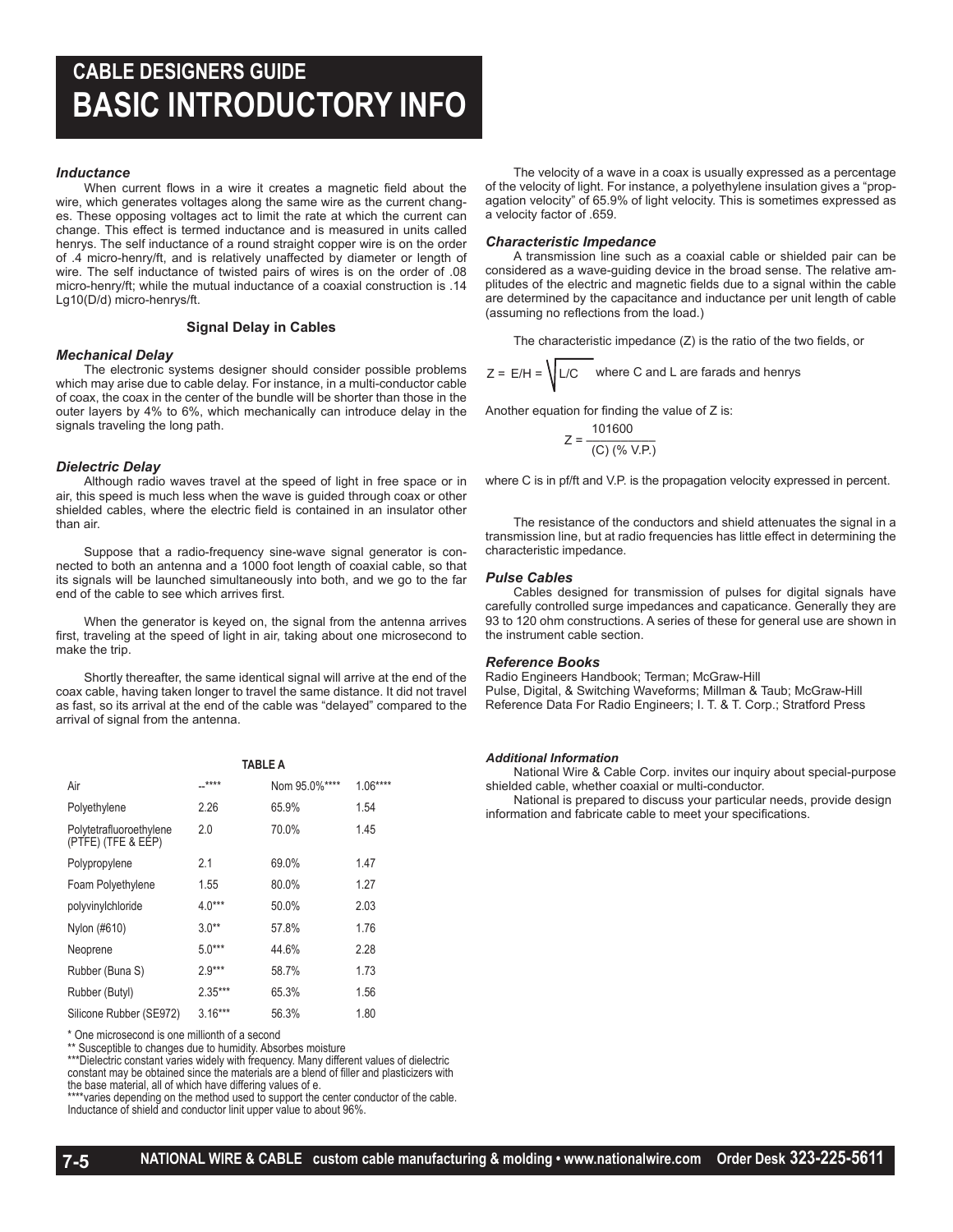## **CABLE DESIGNERS GUIDE GLOSSARY Abbreviations & Terms**

**Accelerator** - A chemical additive which hastens the chemical reaction under given conditions, known also as a promoter.

**Acceptance Test** – A test made to demonstrate the degree of compliance with specified requirements.

**Adhesive** - A material capable of holding other materials together by surface attachment.

**Aging** – The change in properties of a material with time under given conditions.

**Ambient Temperature** – The temperature of a surrounding cooling medium, such as gas or liquid, which comes into contact with heated parts of an apparatus.

**Angle of Advance** - The angle between a line perpen-dicular to the axis of the cable and the axis of any one member or strand of the braid.

**Annealed Wire** – Wire which has been softened by heating. Sometimes referred to as soft drawn wire.

**Armored Cable** – A cable covered with a heavy outer braid of metal or spiral steel tapes for the purpose of mechanical protection.

**Attenuation** – The power drop or signal loss in a circuit, expressed in decibels, db.

**AWG** – American Wire Gauge. The standard for copper wire sizes. The diameters of successive sizes vary in geometrical progression.

**B and S Gauge** – Brown and Sharpe wire gauge where the conductor sizes ruse n geometrical progression. Ad-opted as the American Wire Gauge standard.

**B.C**. – Abbreviation for bare copper.

**Blown Jacket** – The common term given to an outer covering of insulation of a cable, that was applied by the controlled inflation of the cured jacket tube and the pulling of the cable through it.

**Bond Strength** – The amount of adhesion between bonded surfaces.

**Braid** – A woven protective outer covering over a conductor or cable. It may be composed of any filamentary materials such as cotton, glass, nylon, tinned copper, silver, or asbestos fibers.

**Braid Angle** – The angle between the axis of the cable and axis of any one member or strand of the braid. (Also known as Angle of Advance).

**Breakdown (Puncture)** – A disruptive discharge through insulation.

Breakout – A breakout is the common name given to the exit point of a conductor or number of conductors from a cable of which they are a part. This point is usually harnessed or sealed with some synthetic rubber compound.

Buna Rubber – A synthetic rubber made by polymerization of butadiene. Buna-N is a copolymer of butadiene and acrylonitrile (C3 H3 N3). Buna-S is a copolymer of butadiene and styrene.

Bunched Lay – In a bunched lay conductor or cable, the stranded members are twisted together in the same direction without regard to geometrical arrangement.

Capacitance (Capacity) - that property of a system of conductors and dielectrics which permits the storage of electricity when potential differences exist between the conductors. Its value is expressed as the ratio of a quantity of electricity to a potential difference, in farads (microfarads). A capacitance value is always positive.

**Cavity** – Depression in a mold.

**Chromel-Alumel** – Two alloys used in forming one type of thermocouple pair. Chromel is primarily an alloy of chrome and nickel, and Alumel an alloy of Aluminum, nickel, manganese, and silicone.

**Circular Mil** – A circular mil is a unit of area equal to Pi 4 of 78.54 percent of a square mil. The cross-sectional area of a circle in circular mils is, therefore, equal to the square of its diameter in mils. A circular inch is equal to 1,000,00 circular mils.

**Coax** – Abbreviation for coaxial cable. A single solid or stranded conductor over which is extruded a dielectric material. An over-all RF Shield of wire braid. Mylarbacked foil, or metal tubing is added over the inner dielectric materials with an outer sheath of dielectric material extruded over the shield to form a protective covering.

**Cold Bend** – Normally used with reference to a test. Cold Bend Test, which is a procedure whereby a sample of wire or cable is attached to a mandrel within a cold chamber, and when a specified temperature is reached, the wire or cable is wound around the mandrel a given number of turns at a given rate of speed. The sample is then removed and examined for defects or deteriorations. In the materials construction.

**Cold Flow** – See Creep.

**Cold Molding** – Shaping at room temperature and curing by subsequent baking.

**Color Coding** – Color coding is the application of a colored jacketing material on the conduction wire. Also color coding may be accomplished by the application of helically striped color on the outer surface of a jacketed wire.

**Color Shades** – These are the basic 12 colors as specified in MIL-STD-104, within certain limits of light and dark as shown on the color chips accompanying the standard specification. In the case of synthetic or rubber insulation, Polychloroprene (Neoprene) nylon or compound filled tapes for circuit identification, somewhat wider limits will be permitted in color shades provided all colors in the cable are easily distinguishable from each over.

**Compression Molding** – A method of molding thermo-sets. Compound (usually preheated) is placed in an open mold, is closed, and heat and pressure applied until material is cured. This process can also be used with synthetic rubber materials.

**Compressive Strength** – Crushing load at failure divided by the original sectional area of the specimen.

**Concentric Lay** – A concentric lay conductor or cable is composed of a central core surrounded by one or more layers of helically wound strands or insulated conductors.

**Concentric Stranding** – Stranding in which the individ-ual filaments are spiraled in layers around a central core. As a general rule, each layer after the first has six more strands than the preceding layer and is applied in a direction contrahelical of the layer under it.

**Condensation** – A chemical reaction in which two or more molecules combine resulting in a molecule of greater density. For example, water vapor condenses to form water.

**Conductor** – A conductor is a slender rod or filament of drawn metal of circular cross section or group of such rods or filaments not insulated from one another, suitable for transmitting current.

**Contrahelical** – In the wire and cable industry the term is used to mean the direction of a layer with respect to the previous layer. Thus it would mean a layer spiraling in a opposite direction than a preceding layer within a wire or cable.

**Copolene** – A dielectric material composed of polyisobutylene and polystyrene, developed as a substitute for polystyrene. However, polyethylene is more commonly used instead of copolene.

**Copper Constantan** – Two alloys used in forming one type of thermocoupler pair. Constantan is an alloy of copper, nickel, manganese and iron.

**Copperweld** – Copperweld is the trade name for copper covered steel wire manufactured by the Copperweld steel Company. A drawing process enables a thick cop-per covering to be placed over a steel core so that the "copperweld" performs as one metal. Hot rolling, cold drawing, pounding or temperature changes do not affect its properties.

**Corona** – A luminous discharge caused by the ionization of the gas surrounding a conductor around which exists a voltage gradient exceeding a certain critical value.

**Creep** – the dimensional changes of a material under pressure over a period of time.

**Cross-Sectional Area of a Conductor** – The cross-section area of a conductor is the summation of all cross sectional areas of the individual strands in the conductor, expressed in square inches or more commonly in circular mils.

**Crosstalk** – Undesirable electro-magnetic coupling between adjacent signal carrying conductor pairs which may be reduced by proper overall shielding of these conductor pairs which may be reduced by proper overall shielding of these conductor pairs.

**Creepage Surface** – An insulating surface which provides physical separation as a form of insulation between two electrical conductors of different potential.

**Cure** – To change the physical properties of a material by chemical reaction, the action of heat and catalysts, alone or in combination, with or without pressure.

**Curing Temperature** – Temperature at which a material is subject to curing.

**Curing Time** – In the molding of thermosetting plastics, the time it takes for the material to be properly cured.

**Curing Temperature** – Temperature at which a material is subjected to curing.

**Curing Time** – In the molding of thermosetting plastics, the time it takes for the material to be properly cured.

**Decibel (db)** – Unit used to express the ratio between two amounts of power, voltage or current between two points.

No of (db) = 10 Log<sub>10</sub> 
$$
\frac{P1}{P2}
$$
 = 20 Log<sub>10</sub>  $\frac{V1}{V2}$  = 20 Log<sub>10</sub>  $\frac{11}{12}$ 

The voltages of currents in question are measured at points having identical impedances.

**Density** – Weight per unit volume of a substance.

**Dielectric** – A non-conducting material or a material having the property that the energy required to establish an electric field is recoverable, in whole or in part, as electric energy. A vacuum is a dielectric.

**Dielectric Absorption** – That property of an imperfect dielectric whereby there is an accumulation of electric charges within the body of the material when it is placed in an electric field.

**Dielectric Constant (Specific Inductive Capacity)** – that property of a dielectric which determines the electrostatic energy stored per unit volume for unit potential gradient.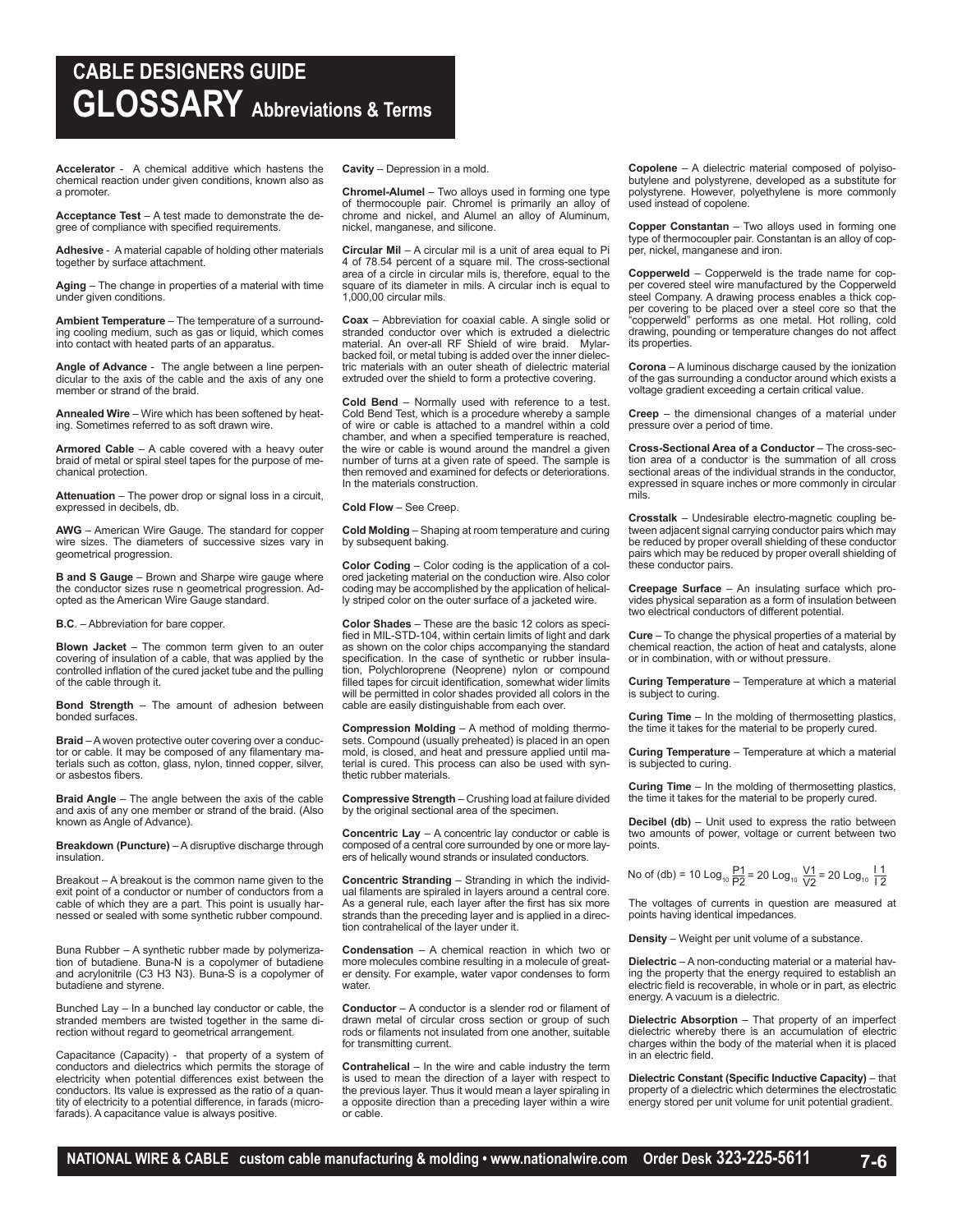## **CABLE DESIGNERS GUIDE GLOSSARY Abbreviations & Terms**

**Dielectric Loss** – The time rate at which electric energy is transformed into heat in a dielectric when it is subjected to a changing electric field

**Dielectric Power Factor** – An expression of the energy loss in an electric current due to the effect of the dielectric.

**Strength (Disruptive Gradient)** – The maximum potential gradient that a material can withstand without rupture. The value obtained for the electric strength will depend upon the thickness of the material and on the method and conditions of the test. Usually expressed as a voltage gradient (such as volts per mil.)

**Dielectric Tests** – Tests which consist of the application of voltage higher than the rated voltage for a specific time for the purpose of determining the adequacy against breakdown of insulating materials and spacings under normal conditions.

**Direction of Lay** – the direction in which the individual members of a cable or stranded conductor spiral over the top of the cable in a direction going away from the observer who is standing behind the twisting apparatus.

**Drain Wire** – An uninsulated stranded or solid conductor which is located directly under a shield. This wire, since it comes in contact with the shield throughout the entire length of the cable, may be used to terminate the shield and eliminate a considerable amount of the inductive effects of spiral type shielding.

**EIA** – Abbreviation for Electronic Industries Association, formerly RETMA (Radio Electronic Television Manufacturers' Association.)

**Elongation** – Elongation is the extension or increase in length produced by a tension load in a section of a test specimen between branch marks placed on it, and is either expressed as a percentage of the original length between bench marks or indicated by specifying a minimum distance between benchmarks.

**Epoxy Resins** – Straight chain thermoplastics and thermosetting resins based on ethylene oxide, its derivatives or homologs.

**Extrusion** – Compacting a natural or synthetic material and forcing it through an orifice in a continuous fashion.

**FEP** – An abbreviation for fluorinated ethylene propylene. A thermoplastic material used as a wire insulation. FEP has outstanding insulating characteristics and retains them over a wide range of temperatures and frequencies.

**Filler** – Fillers are used in multi-conductor cable to occupy the interstices formed by the assembled conductors.

**Flame Resistance** – The ability of a material to extinguish flame once the source of the heat is removed.

**Flammability** – Measure of a material's ability to support combustion.

**Flex-Life** – The time of heat aging that an insulating material can withstand before failure when bent around a specific radius (used to evaluate thermal endurance.

**Flexural Strength** – The strength of a material in bending.

**Foam Polyethylene** – A polyethylene compound which has been whipped in the presence of an inert gas. The resulting compound has a lower dielectric constant than does basic polyethylene.

**Hard Drawn** – A term that refers to the temper of conductors that are drawn without annealing or that may work harden in the drawing process.

**Heat Endurance** – The time of heat aging that a material can withstand before failing a specific physical test.

**Hi-Pot** – A test designed to determine the highest potential that can be applied to a conductor without breaking through the insulation.

**Hygroscopic** – Having the tendency to absorb moisture.

**IACS** – International Annealed Copper Standard.

**Impact Resistance** – Relative susceptibility of material to fracture by shock.

**Impedance** – The apparent resistance in a circuit to the flow of an alternating current, analogous to the actual resistance to a direct current.

**Impregnate** – To fill the voids and interstices of a material with a compound. (This does not imply complete fill or complete coating of the surfaces by a hole-free film.)

**Injection Molding** – A molding procedure where by a heat softened material is forced from a cylinder into a mold cavity to give a desired shape. Cure is obtained under heat and pressure.

**Insulation Resistance** – The insulation resistance of an insulated conductor is the electrical resistance offered by its insulation to an impressed direct current potential tending to product leakage of current through the same. For wire usually measured in megohomes per 1000 feet.

**Insulator** – A material of such low electrical conductivity that it will not support electric current.

**IPCEA** – Insulated Power Cable Engineers Association.

**Iron Constantan** – A combination of metals used in thermocouplers, thermocouple wires and thermocouple lead wires. Constantan is an alloy of copper, nickel, manganese and iron.

**Jacket** – A protective sheath or outer covering extruded or "blown on" over a conductor or cable.

**Jute** – A natural fiber of plant base formed into rope like strands. Used in cables for filling the interstices to give a round cross-section.

**Karma** – Trade name for resistance wire composed of 74.5% nickel, 20% chromium, 2.75% aluminum and 2.75% copper.

**Kel-F** – Polymonochlorotrifluorethylene per MIL-W-12349. Used on hook up wire as a high temperature insulation and for tubing where temperatures are beyond the operating temperature range of PVC and where resistance to solvents is desired (-55ºC to +135ºC.)

**Layer** – Consecutive turns of a coil lying in a single plane.

**Lay Length** – The lay length of any helically wound strand or insulated conductor is the axial length of one turn of the helix, usually expressed in inches or a multiple of the pitch diameter.

**Lead Cured** – In applications of cable jackets, a jacket that is cured or vulcanized in an extruded metallic lead sheath is lead cured.

**Litz Wire** – A stranded conductor in which each strand is separately insulated.

**Loss Factor** – Product of the dielectric constant and the power factor and proportional to the actual power in a dielectric.

**Magnet Wire** – Insulated wire intended for use in windings on motor and transformer coils. The insulation is generally thinner than that for normal hook up wire.

**Marker Thread** – A colored thread layered parallel and adjacent to the strands of an insulated conductor which identifies the wire manufacturer and often the specification under which the wire is constructed.

**MIL** – 0.001" ( a 1/1000 inch.)

**MIL SPEC** – A specification issued by the Armed Forces of the United States of America.

**Mylar** – A molecularly oriented polyester film with very high dielectric and tensile strength manufactured by the E.I. du Pont de Nemours and Company. It is normally used as a tape wrap over a cable bundle.

**NAS-Standards** – National Aerospace Standards. These are specifications compiled on different items by the Aerospace Industries Association of America, Inc.

**N.E.M.A.** – National Electrical Manufacturers Association. It is known for its standardization of electrical motors, components and wire / cable specifications.

**Neoprene** – A trade name of E.I. du Pont de Nemours for polychioroprene, a rubber-like compound which is known for its resistance to the effects of oil, solvents and abrasion.

**Non-Hydroscopic** – Opposite of hygryscopic, will not absorb moisture.

**Nylon** – A generic trade name by the E.I. du Pont de Nemours for synthetic fiber forming polyamides. A polymer of nitrogen, carbon and oxygen. Its chemical unbalance and tendency to absorb moisture limit its use as a dielectric or insulating material. However, it is often used in the wire and cable field as a jacket over polyethylene or PVC to increase temperature stability and abrasion resistance.

**Nylon Jacketed** – Refers to the outer covering of Nylon on wire or cable which can be either an extruded layer or a braid of Nylon filaments.

**Ozone** – A faintly blue, gaseous allatropic form of oxygen obtained by the silent discharge of electricity in ordinary oxygen or in air. It has the odor of weak chlorine.

**pH** – The measure of acidity or alkalinity of a substance. pH values run from 0 to 14, 7 indicating neutrality, numbers less than 7 increasing acidity and numbers greater than 7 increasing alkalinity.

**Pitch Diameter** – The pitch diameter is the diameter of the helix described by the strands or insulated conductors in any layer.

**Plastic** – High polymeric substances, including both natural and synthetic products that are capable of flowing under heat and pressure into desired shapes and hardening in those shapes. There are two basic classes: thermosetting and Thermoplastic.

**Plastic Deformation** – The change in the dimensions of an object under load that is not recovered when the load is removed.

**Plasticizer** – A chemical agent added to plastics to make them more soft and more flexible.

**Polyamide** – A compound characterized by more than one amide group. The term is generally used in the wire and cable industry as a synonym for Nylon. See NYLON.

**Polychloroprene** – the chemical name for neoprene. It is used for wire and cable jacketing where the wire or cable will be subject to rough usage, oils, greases, moisture, solvents and other chemicals. The name, itself indicates that it is a polymer of chloroprene, a combination of vinyl acetylene and hydrogen chloride.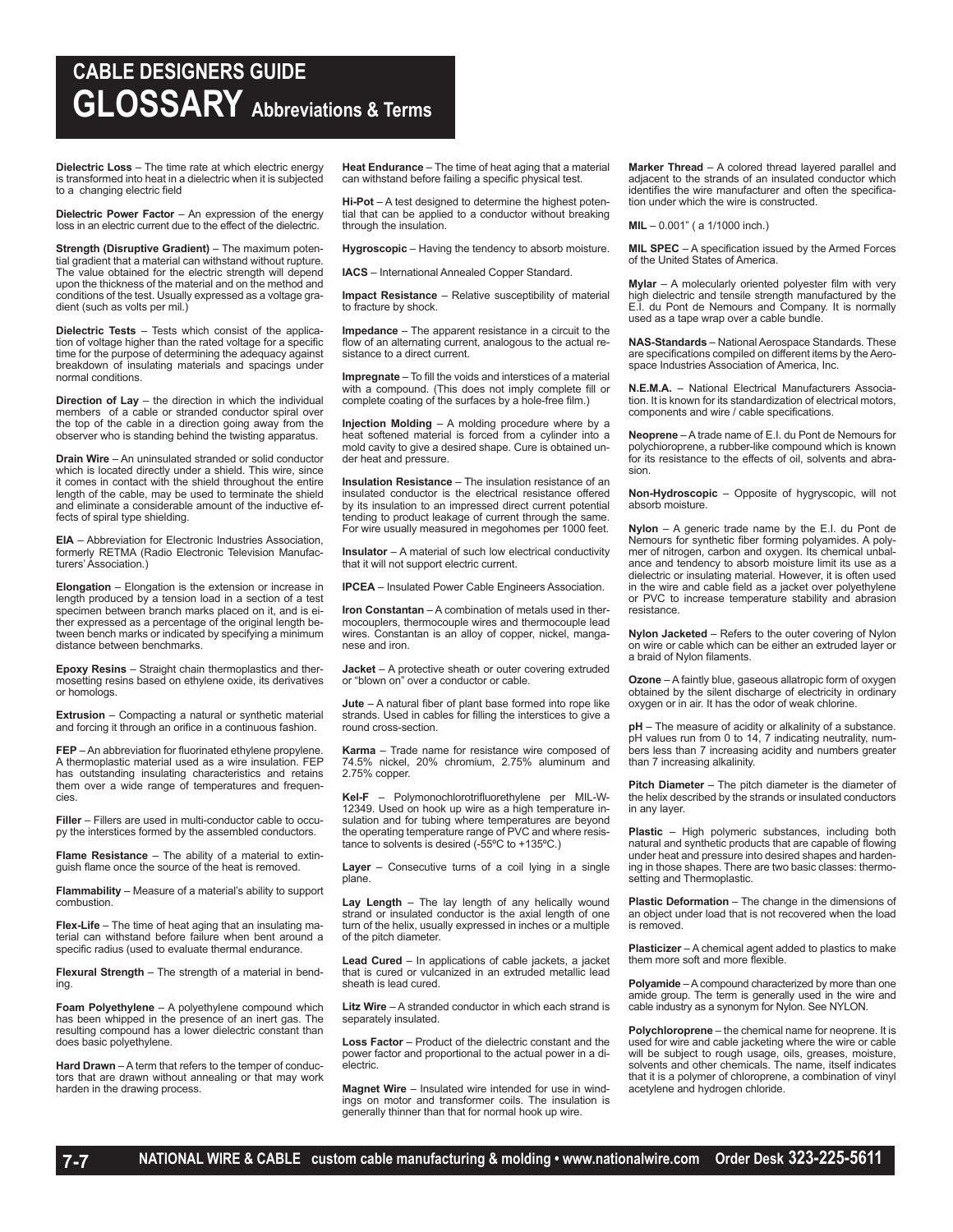## **CABLE DESIGNERS GUIDE GLOSSARY Abbreviations & Terms**

**Polyester** – A resin formed by the reaction between a dibasic acid and dihydroxy alcohol.

**Polyethylene** – A thermoplastic material with exceptionally low dielectric losses at all frequencies that is composed of ethylene gas polymers.

**Polyme**r – the resulting compound formed by polymerization which sets up a union of monomers or the continued reaction between lower molecular weights.

**Polymerize** – The change, by union of two or more molecules of the same kind into another compound having the same elements in the same proportions but a higher molecular weight and different physical properties.

**Polystyrene** – A thermoplastic produced by the polymerization of styrenes, vinyl benzene.

**Polyurethane** – A copolymer of urethane similar in properties to neoprene. Usually used as a cold curing molding compound.

**Polyvinylchloride (PVC)** – This is a family of thermoplastic insulating compounds composed of polymers of polyvinyl chloride or its copolymer, vinyl acetate, in combination with certain plasticizers, stabilizers, fillers and pigments.

**Potted** – A common term used in cable manufacturing to mean the filling or voids with some form of sealing compound.

**Potting** – Similar to encapsulation except that complete penetration of all of the voids in the object is insured before the resin hardens.

**Primary Insulation** – A non-conductive material placed directly over a current carrying conductor whose prime function is to act as an electrical barrier for the applied potential. It does not always have the purpose of abrasion resistance. See secondary insulation.

**QPL** – A QPL source of supply is a manufacturer that has been registered by the U.S. Government and issued a QPL number as a qualified producer of a given commodity. There are, however, other manufacturers who product identical products equal or better in quality and performance, but because unregistered, sell the product at a lower price.

**Quad** – A four conductor cable.

**Random Winding** – A winding where the wires do not lie in an even pattern.

**Relative Humidity** – The ratio of the quantity of water vapor present in the atmosphere to the quantity which would saturate it at the existing temperature.

**Resin** – An organic substance of natural or synthetic origin characterized by being polymeric in structure and predominately amorphous. Most resins, though not all, are of high molecular weight and consist of long chain or network molecular structure. Usually resins are more soluble in their lower molecular weight forms.

**Resistivity** – the ability of a material to resist passage of electrical current either through its cross section or on the surface. The unit of volume resistivity is the OHM-CM; of surface resistivity, the OHM.

#### **RETMA** – See EIA

**RF** – Abbreviation for the term "radio frequency." Usually considered the frequency spectrum above 10,000 cycles (10 kc.)

**RMS** – Abbreviation for "root mean square." When the term is applied to voltages and currents it means the effective value, that is, it produces the same heating effect as a direct current or voltage of the same magnitude. Example:  $I_{rms} = I_{max} / \sqrt{2}$ 

**Rope Lay** – In a rope lay conductor or cable, stranded members are twisted together with a concentric lay: the stranded members themselves may have either a bunched, concentric or rope lay.

**S** – An abbreviation for the term "shielded."

**Secondary Insulation** – A non-conductive material whose prime functions are to protect the conductor against abrasion and provide a second electrical barrier placed over the primary insulation or the shield.

**Serve** – With reference to cable construction, a type of separator applied directly over the conductor or conductors. The serve may consist of one or more materials such as paper, cotton, silk, nylon or rayon. These materials may be applied spirally or laterally.

**Shield** – A metallic sheath placed around an insulated conductor or group of conductors to protect against extraneous currents and fields. Generally this shield is a metallic braid but it could be spiraled copper, aluminum backed Mylar tape or conductive vinyl or rubber.

**Shielded Conductor** – An insulated conductor which has been shielded by a copper braid or tape or aluminum foil or copper foil or a semi-conductive vinyl. The purpose is to confine or reject extraneous electrical fields.

**Shielded Pair** – A shielded pair is a twisted pair over which a metal covering has been applied. The metal covering is usually in the form of a bare or tinned copper braid but may be metal ribbon or metal-backed Mylar tape.

**Silicone** – Polymeric materials in which the recurring chemical group contains silicon and oxygen atoms as links in the main chain. A thermosetting plastic material used for wire and cable covering that is thermally stable and with electrical properties exceeding those of most organic polymers.

**SJ** – Abbreviation for "shielded and jacketed."

**SJN** – Abbreviation for "shielded and jacketed with Nylon."

**SJP** – Abbreviation for "shielded and jacketed with polyvinylchloride."

**Solvent** – A liquid substance which dissolves other substances.

**Spark Test** – A test performed on wire and cable to determine the amount of detrimental porosity or defects in insulation.

**Specific Gravity** – The density (mass per unit volume) of any material divided by that of water at a standard temperature.

**Stabilizer** – An ingredient added to some plastics to maintain physical and chemical properties throughout processing and service life.

**Strand** – A single metallic conductor.

**Surface Leakage** – The passage of current over the boundary surfaces of an insulator as distinguished from passage through its volume.

**Surge** – A transient variation in the current and or potential at any point of the circuit.

**Tape** – A relatively narrow, woven or cut strip of paper, fabric or film material.

**T.C.** – Abbreviation for "tinned copper."

**Tedlar** – Trade name for E.I. du Pont Company for polyvinyl fluoride film with outstanding weatherability and thermoformability properties.

**Polytetrafluoroethylene (PTFE)** – is produced by the total substitution of fluorine and hydrogen in the polyethylene molecule. This material excels all other commercially available thermoplastics in chemical inertness and operating temperature range and is well suited for high frequency applications.

**Tensile Strength** – The pulling stress required to break a given specimen.

**Thermal Conductivity** – The ability of a given material to conduct heat.

**Thermal Expansion (Coefficient of)** – the fractional change in length (sometimes volume) of a material for a unit change in temperature.

**Thermocouple** – Thermocouples are pairs of wires of dissimilar metals connected at both ends in which a voltage is generated due to a difference in temperature at the junctions, the voltage generated is of the order or magnitude of micro – or millivolts.

**Thermocouple Wire** – Wire drawn from special metals or alloys and calibrated to establish specifications for use as thermocouple pair. For example: Iron, Constantan, Alumel, etc.

**Thermoplastic** – A classification of synthetic resins that can be readily softened and resoftened by repeated heating and reharden when heat is removed.

**Thermosetting** – A classification of synthetic resin which hardens by chemical reaction when heated and, when hardened cannot be resoftened by heat.

**Thiokol** – Made from petroleum gas and used as a sealing compound for connectors, breakouts, etc. It has excellent electrical insulation and oil and solvent resistant properties.

**Tolerance** – A specified allowance for error from a standard or given dimension, weight or property.

**Triax** – A type of shielded conductor that employs a shield and jacket over the primary insulation plus a second shield and jacket overall. Aside from applications requiring maximum attenuation or radiated signals or minimum pickup of external interference, this cable can also be used to carry two separate signals.

**Twisted Pair (TP)** – Two insulated conductors twisted together and often color coded.

**UL** – "Underwriters Laboratories." A corporation supported by underwriters for the purpose of establishing safety standards on types of equipment and components.

**Viscosity** – A measure of resistance to fluid flow, usually through a specific orifice.

**VSWR (or SWVR)** – The abbreviation for "voltage standing wave ratio." It is the ratio of voltage maximum to voltage minimum in a transmission line.

**Vulcanization** – A chemical reaction in which the physical properties of an elastomer are changed by reacting it with sulfur or other cross-linking agents.

**Working Life** – The period of time during which a liquid resin or adhesive remains usable after mixing with a catalyst, solvent or other compounding ingredients.

**Working Voltage** – the recommended maximum voltage of operation for an insulated conductor. Usually set at approximately 1/3 of the breakdown voltage.

**Yield Strength** – the lowest stress at which a material undergoes plastic deformation. Below this stress, the material is elastic; above it, viscous.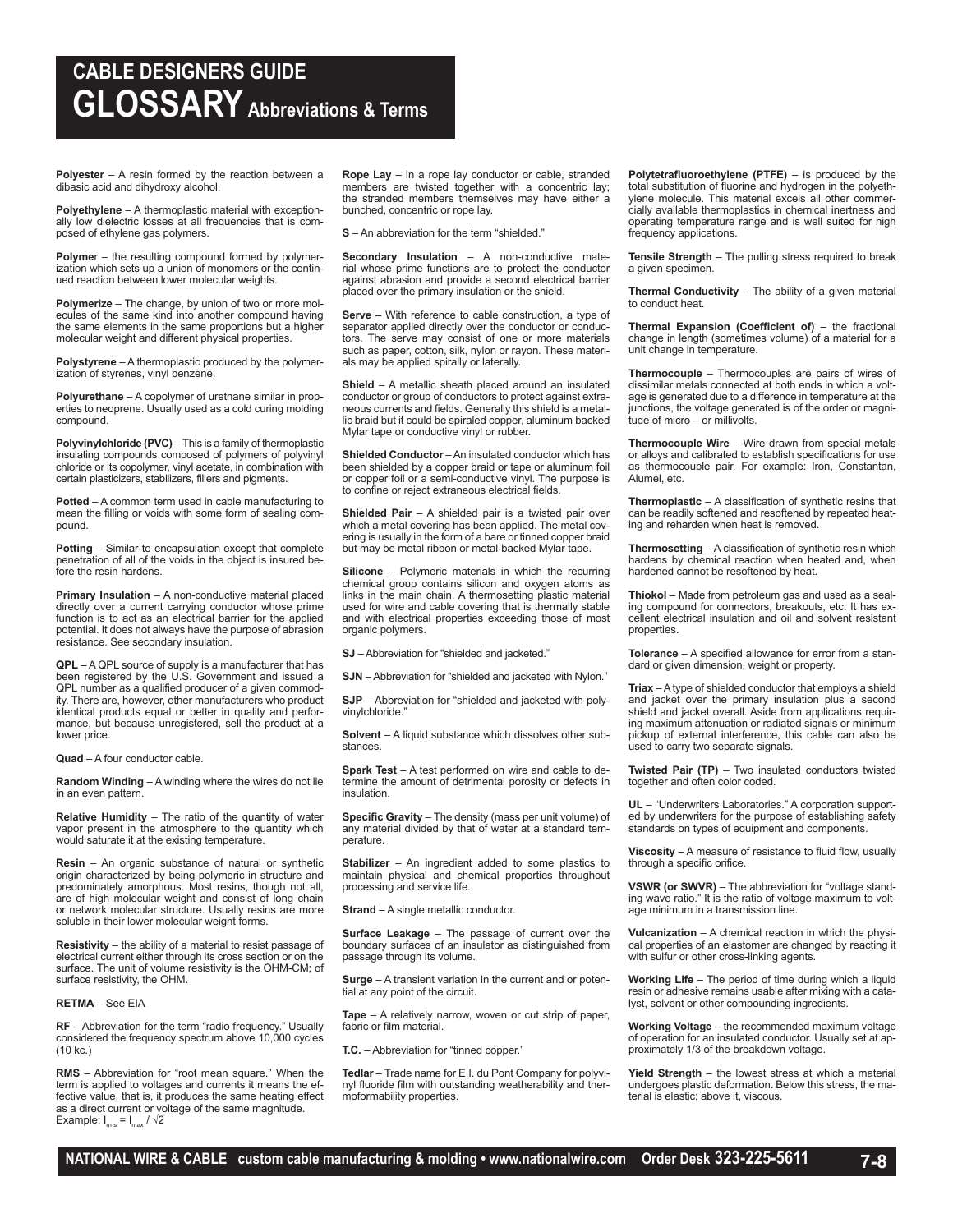## **CABLE DESIGNERS GUIDE WIRE AWG 2% VOLTAGE DROP**

|                | <b>CONDUCTOR SIZES TO MAINTAIN TWO PERCENT MAXIMUN VOLTAGE DROP</b>                                                                                                     |                     |                 |                |                      |                          |                      |                                      |                                      |                                            |                          |                                |                     |                 |                 |                      |                      |                      |
|----------------|-------------------------------------------------------------------------------------------------------------------------------------------------------------------------|---------------------|-----------------|----------------|----------------------|--------------------------|----------------------|--------------------------------------|--------------------------------------|--------------------------------------------|--------------------------|--------------------------------|---------------------|-----------------|-----------------|----------------------|----------------------|----------------------|
|                | Based on 2 (single phase) and 3 conductors in conduit, for copper temperature at 75°C<br>Voltage drop calculated at the maximum for power factor between 45% and unity. |                     |                 |                |                      |                          |                      |                                      |                                      |                                            |                          |                                |                     |                 |                 |                      |                      |                      |
| Current        |                                                                                                                                                                         |                     |                 |                | 110 Volts            |                          |                      |                                      |                                      |                                            |                          |                                |                     | 220 Volts       |                 |                      |                      |                      |
| in             |                                                                                                                                                                         |                     |                 |                |                      |                          |                      |                                      |                                      | Distance in Feet to Center of Distribution |                          |                                |                     |                 |                 |                      |                      |                      |
| Amperes        | 25                                                                                                                                                                      | 50                  | 75              | 100            | 150                  | 200                      | 300                  | 400                                  | 500                                  | 25                                         | 50                       | 75                             | 100                 | 150             | 200             | 300                  | 400                  | 500                  |
|                |                                                                                                                                                                         |                     |                 |                |                      |                          |                      |                                      |                                      | Conductor Size required -- AWG             |                          |                                |                     |                 |                 |                      |                      |                      |
|                |                                                                                                                                                                         |                     |                 |                |                      |                          |                      |                                      |                                      | SINGLE-PHASE A-C CIRCUIT (In Conduit)      |                          |                                |                     |                 |                 |                      |                      |                      |
| $\overline{1}$ | $\ddotsc$                                                                                                                                                               | $\cdots$            | $\sim$          | $\ddotsc$      | $\ddot{\phantom{a}}$ |                          | 14                   | 12                                   | 10                                   |                                            |                          | $\cdots$                       | $\cdots$            |                 |                 |                      |                      | 14                   |
| 1.5            | $\ldots$                                                                                                                                                                | $\cdots$            | $\cdots$        | $\cdots$       | 14                   | 14                       | 12                   | 10                                   | 10                                   | $\ldots$                                   | $\cdots$                 | $\ldots$                       | $\ldots$            | $\ldots$        | $\cdots$        | 14                   | 14                   | 12                   |
| $\overline{2}$ | $\cdots$                                                                                                                                                                | $\cdots$            | $\ddotsc$       | $\cdots$       | 14                   | $\overline{12}$          | 10                   | 10                                   | $\overline{8}$                       | $\cdots$                                   | $\cdots$                 | $\cdots$                       | $\ldots$            | $\cdots$        | $\ddotsc$       | 14                   | 12                   | 12                   |
| 3              | $\cdots$                                                                                                                                                                | $\cdots$            | 14              | 14             | 12                   | 10                       | 8                    | 8                                    | 6                                    | $\cdots$                                   | $\cdots$                 | $\ldots$                       | $\ldots$            | 14              | 14              | 12                   | 10                   | 10                   |
| 4              | $\cdots$                                                                                                                                                                | $\cdots$            | 14              | 12             | 10                   | 10                       | 8                    | $6\phantom{1}$                       | $6\phantom{1}$                       | $\cdots$                                   | $\cdots$                 | $\cdots$                       |                     | 14              | 12              | 10                   | 10                   | 8                    |
| ঠ              |                                                                                                                                                                         | 14                  | 12              | 12             | 10                   |                          |                      |                                      |                                      |                                            |                          |                                | 14                  | 12              | 12              | 10                   |                      |                      |
| 6              | $\overline{\phantom{a}}$                                                                                                                                                | 14                  | 12              | 10             | 8                    | 8                        | 6                    | $\overline{4}$                       | $\overline{4}$                       | $\overline{\phantom{a}}$                   | $\overline{\phantom{a}}$ | $\overline{\phantom{a}}$<br>14 | 14                  | 12              | 10              | 8                    | 8                    | 6                    |
| $\overline{7}$ | $\cdots$                                                                                                                                                                | $\overline{14}$     | $\overline{12}$ | 10             | $\overline{8}$       | $\overline{8}$           | 6                    | $\overline{4}$                       | $\overline{2}$                       | $\ldots$                                   | $\ldots$                 | $\overline{14}$                | $\overline{14}$     | $\overline{12}$ | $\overline{10}$ | $\overline{8}$       | 8                    | 6                    |
| 8              | $\ddotsc$                                                                                                                                                               | 12                  | 10              | 10             | 8                    | 6                        | 4                    | $\overline{2}$                       | $\overline{2}$                       | $\cdots$                                   | $\cdots$                 | 14                             | 12                  | 10              | 10              | 8                    | 6                    | 6                    |
| $\overline{9}$ | $\ddotsc$                                                                                                                                                               | 12                  | 10              | 8              | 8                    | $6\overline{6}$          | $\overline{4}$       | $\overline{2}$                       | $\overline{2}$                       | $\cdots$<br>$\cdots$                       | $\ddotsc$<br>14          | 14                             | 12                  | 10              | $\overline{8}$  | $\overline{8}$       | 6                    | $\overline{4}$       |
|                |                                                                                                                                                                         |                     |                 |                |                      |                          |                      |                                      |                                      |                                            |                          |                                |                     |                 |                 |                      |                      |                      |
| 10             | 14                                                                                                                                                                      | $+2$                | $\overline{10}$ | 8              | 6                    |                          |                      | Z                                    | Z                                    | $\cdots$                                   | 14                       | $+2$                           | $+2$                | $10^{-1}$       |                 |                      |                      |                      |
| 12             | 14                                                                                                                                                                      | 10 <sup>1</sup>     | 8               | 8              | 6                    | $\overline{4}$           | $\overline{2}$       | $\overline{1}$                       | $\mathbf{1}$                         | $\cdots$                                   | 14                       | $\overline{12}$                | 10                  | 8               | 8               | 6                    | $\overline{4}$       | $\overline{4}$       |
| 14             | $\overline{14}$                                                                                                                                                         | 10                  | $\overline{8}$  | $\overline{8}$ | $6\overline{}$       | $\overline{4}$           | $\overline{2}$       | $\mathbf{0}$                         | $\mathbf{0}$                         | $\cdots$                                   | $\overline{14}$          | 12                             | 10                  | $\overline{8}$  | 8               | 6                    | 4                    | $\overline{2}$       |
| 16             | $\overline{12}$                                                                                                                                                         | 10                  | $\overline{8}$  | 6              | $\overline{4}$       | $\overline{4}$           | $\overline{2}$       | $\mathbf{0}$                         | $\overline{00}$                      | $\cdots$                                   | $\overline{12}$          | 10                             | 10                  | $\overline{8}$  | 6               | $\overline{4}$       | $\overline{4}$       | $\overline{2}$       |
| 18             | 12                                                                                                                                                                      | 8                   | 8               | 6              | $\overline{4}$       | $\overline{2}$           | 1                    | 00                                   | $00\,$                               | $12*$                                      | 12                       | 10                             | 8                   | 8               | 6               | 4                    | $\overline{2}$       | $\overline{2}$       |
| $20 -$         | $+2$                                                                                                                                                                    | ୫                   |                 | 6              |                      | z                        |                      | $-00$                                | $-000$                               | $+2*$                                      | $+2$                     | $10 -$                         |                     | ᠊ᡠ              |                 |                      |                      | z                    |
| 25             | 10                                                                                                                                                                      | 8                   | 6               | $\overline{4}$ | $\overline{2}$       | $\overline{2}$           | $\mathbf{0}$         | 000                                  | 0000                                 | $10*$                                      | 10                       | 8                              | 8                   | 6               | $\overline{4}$  | $\overline{2}$       | $\overline{2}$       | $\mathbf{1}$         |
| 30             | 10                                                                                                                                                                      | $6\phantom{a}$      | 4               | $\overline{4}$ | $\overline{2}$       | $\mathbf{1}$             | 00                   | $\ddotsc$                            | $\ddot{\phantom{a}}$                 | $10*$                                      | 10                       | 8                              | $6\phantom{a}$      | 4               | 4               | $\overline{2}$       | $\overline{1}$       | $\overline{0}$       |
| 35             | $8*$                                                                                                                                                                    | $6\overline{}$      | 4               | $\overline{2}$ | $\overline{2}$       | $\overline{0}$           | 000                  | $\cdots$                             | $\cdots$                             | $8*$                                       | $8*$                     | $\overline{8}$                 | 6                   | $\overline{4}$  | $\overline{2}$  | $\overline{2}$       | $\mathbf{0}$         | 00                   |
| 40             | ₩                                                                                                                                                                       | ₩                   |                 | z              |                      | $-00$                    | $-0000$              |                                      |                                      | ಕಿ                                         | ত                        | ₩                              | 6                   |                 | z               |                      | $\theta$             | $-0000$              |
| 45             | $\overline{8}$                                                                                                                                                          | 4                   | $\overline{4}$  | $\overline{2}$ | $\overline{0}$       | 00                       | $\ddotsc$            | $\overline{\phantom{a}}$<br>$\cdots$ | $\overline{\phantom{a}}$<br>$\ldots$ | $8*$                                       | $\overline{8}$           | $6\overline{6}$                | $\overline{4}$      | $\overline{4}$  | $\overline{2}$  | $\Omega$             | $\overline{00}$      | 0000                 |
| 50             | $6*$                                                                                                                                                                    | $\overline{4}$      | $\overline{2}$  | $\overline{2}$ | $\overline{0}$       | 0000                     | $\cdots$             | $\cdots$                             | $\cdots$                             | $6*$                                       | $6*$                     | 6                              | $\overline{4}$      | $\overline{2}$  | $\overline{2}$  | $\Omega$             | 000                  | 0000                 |
| 60             | 6                                                                                                                                                                       | 4                   | $\overline{2}$  | $\mathbf{1}$   | 00                   | 0000                     | $\ddotsc$            | $\ddotsc$                            | $\cdots$                             | $6*$                                       | 6                        | 4                              | $\overline{4}$      | $\overline{2}$  | $\overline{1}$  | 00                   | 0000                 |                      |
| 70             | $\overline{4}$                                                                                                                                                          | $\overline{2}$      | $\overline{2}$  | $\overline{0}$ | 000                  | $\cdots$                 | $\cdots$             | $\cdots$                             | $\cdots$                             | $4*$                                       | $4*$                     | $\overline{4}$                 | $\overline{2}$      | $\overline{2}$  | $\Omega$        | 000                  |                      | $\cdots$             |
|                |                                                                                                                                                                         |                     |                 |                | $-0000$              |                          |                      |                                      |                                      |                                            |                          |                                |                     |                 |                 | $-0000$              |                      |                      |
| 80<br>90       | $2*$                                                                                                                                                                    | z<br>$\overline{2}$ | $\mathbf{0}$    | 00<br>00       |                      | $\overline{\phantom{a}}$ | $\ldots$             | $\cdots$                             | $\cdots$                             | $2^*$                                      | $2*$                     | $2*$                           | Ζ<br>$\overline{2}$ | $\mathbf{0}$    | Ûθ<br>00        |                      | $\cdots$             | $\cdots$             |
| 100            | $2^*$                                                                                                                                                                   | $\overline{2}$      | $\mathbf 0$     | 000            | $\cdots$             | $\cdots$                 | $\cdots$             | $\cdots$                             | $\cdots$                             | $2*$                                       | $2*$                     | $\overline{2}$                 | $\overline{2}$      | $\overline{0}$  | 000             | $\cdots$             | $\cdots$             |                      |
| 120            | $1*$                                                                                                                                                                    | $\mathbf{1}$        | 00              | 0000           | $\cdots$<br>$\cdots$ | $\cdots$<br>$\cdots$     | $\cdots$<br>$\cdots$ | $\cdots$<br>$\cdots$                 | $\cdots$<br>$\cdots$                 | $1*$                                       | $1*$                     | $1*$                           | $\mathbf{1}$        | 00              | 0000            | $\cdots$<br>$\cdots$ | $\cdots$<br>$\cdots$ | $\cdots$<br>$\cdots$ |
|                |                                                                                                                                                                         |                     |                 |                |                      |                          |                      |                                      |                                      |                                            |                          |                                |                     |                 |                 |                      |                      |                      |

| Current        | 220 Volts |                                            |                       |                |                                  |                 |                      |                      | 440 Volts                            |          |          |                |                       |                       |                |                |                 |                |
|----------------|-----------|--------------------------------------------|-----------------------|----------------|----------------------------------|-----------------|----------------------|----------------------|--------------------------------------|----------|----------|----------------|-----------------------|-----------------------|----------------|----------------|-----------------|----------------|
| in             |           | Distance in Feet to Center of Distribution |                       |                |                                  |                 |                      |                      |                                      |          |          |                |                       |                       |                |                |                 |                |
| Amperes        | 25        | 50                                         | 75                    | 100            | 150                              | 200             | 300                  | 400                  | 500                                  | 25       | 50       | 75             | 100                   | 150                   | 200            | 300            | 400             | 500            |
|                |           |                                            |                       |                |                                  |                 |                      |                      | Conductor Size required -- AWG       |          |          |                |                       |                       |                |                |                 |                |
|                |           |                                            |                       |                |                                  |                 |                      |                      | THREE-PHASE A-C CIRCUIT (In Conduit) |          |          |                |                       |                       |                |                |                 |                |
| 1.5            | $\cdots$  | $\cdots$                                   | $\cdots$              | $\cdots$       | $\cdots$                         | $\cdots$        | $\cdots$             | 14                   | 14                                   | $\cdots$ | $\cdots$ | $\cdots$       | $\cdots$              | $\cdots$              | $\cdots$       | $\cdots$       | $\cdots$        | $\cdots$       |
| $\overline{2}$ | $\cdots$  | $\cdots$                                   | $\cdots$              | $\cdots$       | $\cdots$                         | $\cdots$        | 14                   | 14                   | 12                                   | $\cdots$ | $\cdots$ | $\cdots$       | $\cdots$              | $\cdots$              | $\cdots$       | $\cdots$       | $\cdots$        | $\cdots$       |
| 3              | $\cdots$  | $\cdots$                                   | $\cdots$              | $\cdots$       | $\cdots$                         | 14              | 12                   | 12                   | 10                                   | $\cdots$ | $\cdots$ | $\cdots$       | $\cdots$              | $\cdots$              | $\cdots$       | $\cdots$       | 14              | 14             |
| $\overline{4}$ | $\cdots$  | $\cdots$                                   | $\cdots$              | $\cdots$       | 14                               | 14              | 12                   | 10                   | 10                                   | $\cdots$ | $\cdots$ | $\cdots$       | $\cdots$              | $\cdots$              | $\cdots$       | 14             | 14              | 12             |
|                |           |                                            |                       |                |                                  |                 |                      |                      |                                      |          |          |                |                       |                       |                |                |                 |                |
| 5              | $\cdots$  | $\cdots$                                   | $\cdots$              | $\cdots$       | $\overline{14}$                  | $\overline{12}$ | 10                   | $\overline{10}$      | 8                                    | $\cdots$ | $\cdots$ | $\cdots$       | $\cdots$              | $\cdots$              | $\cdots$       | 14             | $\overline{12}$ | 12             |
| 6              | $\cdots$  | $\cdots$                                   | $\cdots$              | 14             | 12                               | 12              | 10                   | 8                    | 8                                    | $\cdots$ | $\cdots$ | $\cdots$       | $\cdots$              | $\cdots$              | 14             | 12             | 12              | 10             |
| $\overline{7}$ | $\cdots$  | $\cdots$                                   | 14                    | 14             | 12                               | 10              | 8                    | 8                    | 6                                    | $\cdots$ | $\cdots$ | $\cdots$       | $\cdots$              | 14                    | 14             | 12             | 10              | 10             |
| 8              | $\cdots$  | $\cdots$                                   | 14                    | 14             | 12                               | 10              | 8                    | 6                    | 6                                    | $\cdots$ | $\cdots$ | $\cdots$       | $\cdots$              | 14                    | 14             | 12             | 10              | 10             |
| 9              | $\cdots$  | $\cdots$                                   | 14                    | 12             | 10                               | 10              | 8                    | 6                    | 6                                    | $\cdots$ | $\cdots$ | $\cdots$       | $\cdots$              | 14                    | 12             | 10             | 10              | $\bf 8$        |
|                |           |                                            |                       |                |                                  |                 |                      |                      |                                      |          |          |                |                       |                       |                |                |                 |                |
| 10             | $\cdots$  | $\cdots$                                   | 14                    | 12             | 10                               | 10              | 8                    | 6                    | $6\overline{6}$                      | $\cdots$ | $\cdots$ | $\cdots$       | $\cdots$              | 14                    | 12             | 10             | 10              | 8              |
| 12<br>14       | $\cdots$  | 14<br>14                                   | 12<br>$\overline{12}$ | 12<br>10       | 10<br>$\overline{8}$             | 8<br>8          | 6<br>6               | 6<br>$\overline{4}$  | $\overline{4}$<br>$\overline{4}$     | $\cdots$ | $\cdots$ | $\cdots$<br>14 | 14<br>$\overline{14}$ | 12<br>$\overline{12}$ | 12<br>10       | 10<br>8        | 8<br>8          | 8<br>6         |
| 16             | $\cdots$  | 14                                         | 12                    | 10             | $\overline{8}$                   | $\overline{8}$  | 6                    | $\overline{4}$       | $\overline{2}$                       | $\cdots$ | $\cdots$ | $12*$          | $12*$                 | $\overline{12}$       | 10             | $\overline{8}$ | $\overline{8}$  | 6              |
| 18             | $\cdots$  | 12                                         | 10                    | 10             | 8                                | 6               | 4                    | 4                    | $\overline{2}$                       | $\cdots$ | $\cdots$ | $12*$          | 12                    | 10                    | 10             | 8              | 6               | 6              |
|                | $\cdots$  |                                            |                       |                |                                  |                 |                      |                      |                                      | $\cdots$ | $\cdots$ |                |                       |                       |                |                |                 |                |
| 20             | $\cdots$  | 12                                         | 10                    | 10             | $^8$                             | 6               | 4                    | 2                    | 2                                    | $\cdots$ | $\cdots$ | $12*$          | 12                    | 10                    | 10             | $\overline{8}$ | 6               | 6              |
| 25             | $10*$     | $10*$                                      | 10                    | 8              | 6                                | 6               | 4                    | $\overline{2}$       | $\overline{1}$                       | $\cdots$ | $10*$    | $10*$          | $10*$                 | 10                    | 8              | $6\phantom{1}$ | 6               | $\overline{4}$ |
| 30             | $10*$     | 10                                         | 8                     | 8              | 6                                | $\overline{4}$  | $\overline{2}$       | $\overline{2}$       | $\mathbf 0$                          | $\cdots$ | $10*$    | $10*$          | 10                    | 8                     | 8              | 6              | 6               | $\overline{4}$ |
| 35             | $8*$      | $8*$                                       | $\overline{8}$        | 6              | $\overline{4}$                   | $\overline{4}$  | $\overline{2}$       | 4                    | $\mathbf{0}$                         | $\cdots$ | $8*$     | $8*$           | $\overline{8}$        | $\overline{8}$        | 6              | $\Delta$       | $\Delta$        | 4              |
|                |           |                                            |                       |                |                                  |                 |                      |                      |                                      |          |          |                |                       |                       |                |                |                 |                |
| 40             | $8*$      | $8*$                                       | 8                     | 6              | $\overline{4}$                   | $\overline{2}$  |                      | $\overline{0}$       | 00                                   | $\cdots$ | $8*$     | $8*$           | $8*$                  | 8                     | 6              | 4              | $\overline{2}$  | $\overline{2}$ |
| 45             | $8*$      | $\overline{8}$                             | $6\overline{6}$       | 6              | $\overline{4}$                   | $\overline{2}$  | 4                    | $\mathbf 0$          | 000                                  | $8*$     | $8*$     | $8*$           | $\overline{8}$        | $6\overline{6}$       | 6              | $\overline{4}$ | $\overline{2}$  | $\overline{2}$ |
| 50             | $6*$      | $6*$                                       | 6                     | $\overline{4}$ | $\overline{4}$                   | $\overline{2}$  | 0                    | 00                   | 000                                  | $6*$     | $6*$     | $6*$           | $6*$                  | 6                     | 6              | $\overline{4}$ | $\overline{2}$  |                |
| 60             | $6*$      | $6*$                                       | 6                     | $\overline{4}$ | $\overline{2}$                   | $\overline{2}$  | $\mathbf{0}$         | 000                  | $\cdots$                             | $6*$     | $6*$     | $6*$           | $6*$                  | $6\overline{6}$       | $\Delta$       | $\overline{2}$ | $\overline{2}$  | $\mathbf 0$    |
| 70             | $4*$      | $4*$                                       | $\overline{4}$        | $\overline{4}$ | $\overline{2}$                   | $\mathbf{1}$    | 00                   | 0000                 | $\cdots$                             | $4*$     | $4*$     | $4*$           | $4*$                  | 4                     | $\Delta$       | 2              | $\overline{1}$  | 0              |
| 80             | $4*$      | $\overline{4}$                             | $\overline{4}$        | $\overline{2}$ |                                  | $\overline{0}$  | 000                  |                      |                                      | $4^*$    | $4*$     | $4*$           | $4^*$                 | 4                     | $\overline{2}$ | $\overline{2}$ | $\overline{0}$  | 00             |
| 90             | $2^*$     | $2*$                                       | $2^*$                 | $\overline{2}$ | $\overline{2}$<br>$\overline{1}$ | $\mathbf{0}$    | 0000                 | $\cdots$             | $\cdots$                             | $2^*$    | $2*$     | $2^*$          | $2*$                  | $2^*$                 | $\overline{2}$ |                | $\mathbf{0}$    | 000            |
| 100            | $2^*$     | $2^*$                                      | $2*$                  | $\overline{2}$ | $\mathbf 0$                      | 00              |                      | $\cdots$             | $\cdots$                             | $2^*$    | $2*$     | $2^*$          | $2*$                  | $2*$                  | $\overline{2}$ | $\mathbf{0}$   | 00              | 000            |
| 120            | $1*$      | $1*$                                       | $1*$                  | $1*$           | $\overline{0}$                   | 0000            | $\cdots$<br>$\cdots$ | $\cdots$<br>$\cdots$ | $\cdots$<br>$\cdots$                 | $1*$     | $1*$     | $1*$           | $1*$                  | $1*$                  | $\overline{1}$ | $\Omega$       | 000             | 0000           |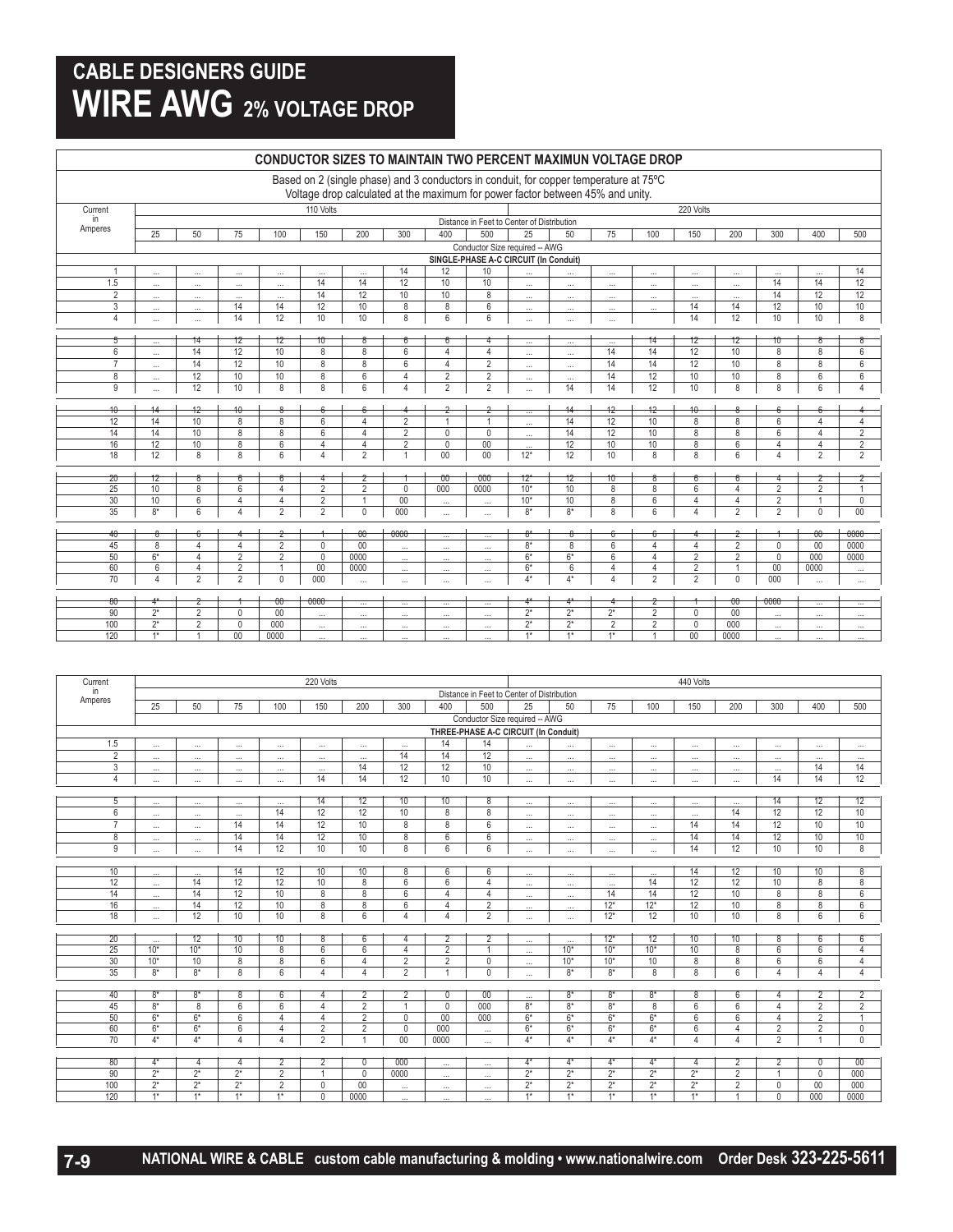## **CABLE DESIGNERS GUIDE SYNOPSIS OF WIRE & CABLE**

## **SYNOPSIS OF WIRE SPECIFICATIONS**

| MIL-C-13777     | Cable Multiconductor, Missile Ground Support    |
|-----------------|-------------------------------------------------|
| MIL-C-23437     | Cable, Electrical, Shielded Pairs               |
| MIL-C-24145     | (Ships) Cable, Shipboard                        |
| MIL-C-25038     | Conductors, Insulated, Nickel Clad, 750 deg.    |
| MIL-C-24643     | Cable, Electrical, Low Smoke, Shipboard         |
| MIL-C-26468     | (USAF) Cables, Missile                          |
| MIL-C-27072     | Cable, Multi-conductor, Ground Support          |
| MIL-C-27212     | Cable, Power, Airport Lighting Control          |
| MIL-C-27500     | Cables, Aircraft & Missile                      |
| MIL-C-55021     | Cable, Pairs & Triples, Internal                |
| MIL-C-85045     | Cable, Fiber Optic                              |
|                 |                                                 |
| <b>MIL-W-76</b> | Hookup Wires, Vinyl Insulated, Types LW, MW, HW |
| MIL-W-538       | Wire, Magnet, Electrical                        |
| MIL-W-3861      | Wire, Electrical, Bare Copper                   |
| MIL-W-5086      | Wire, Aircraft, Vinyl Insulated, 600V           |
| MIL-W-5845      | Wire, Electrical, Iron/Constantan Thermocouple  |
| MIL-W-5846      | Wire, Electrical, Chromel or Alumel, Thermo     |
| MIL-W-5908      | Wire, Electrical, Copper/Constantan, Thermo     |
| MIL-W-7139      | Wire, Aircraft, Polytetrafluoroethylene (PTFE)  |
| MIL-W-8777      | Wire, Aircraft, Silicone Rubber                 |
| MIL-W-16878     | Wire, Electronic Hookup (many popular types)    |
| MIL-W-19150     | Wire, Insulated, Hard-drawn Copper              |
| MIL-W-22759     | Wire, Insulated Hookup (many popular types)     |
| MIL-W-25038     | Wire, Insulated, High Temperature               |
| MIL-W-27300     | Wire, Aircraft, TFE Insulated                   |
| MIL-W-81044     | Wire, Insulated, X-Linked, PVF & Polyalkene     |
| MIL-W-81381     | Wire, Polyimide Insulated (Kapton, H-film)      |

### **MIL-STANDARDS:**

| MIL-STD-104 | <b>Color Limits for Insulation Colors</b> |
|-------------|-------------------------------------------|
| MIL-STD-122 | Color Coding, Chassis Electronic          |
| MIL-STD-681 | Color Coding, Identification, Hookup Wire |
| MIL-STD-685 | <b>Coding of Telephone Cables</b>         |
| MIL-STD-686 | Cable Identification & Coding             |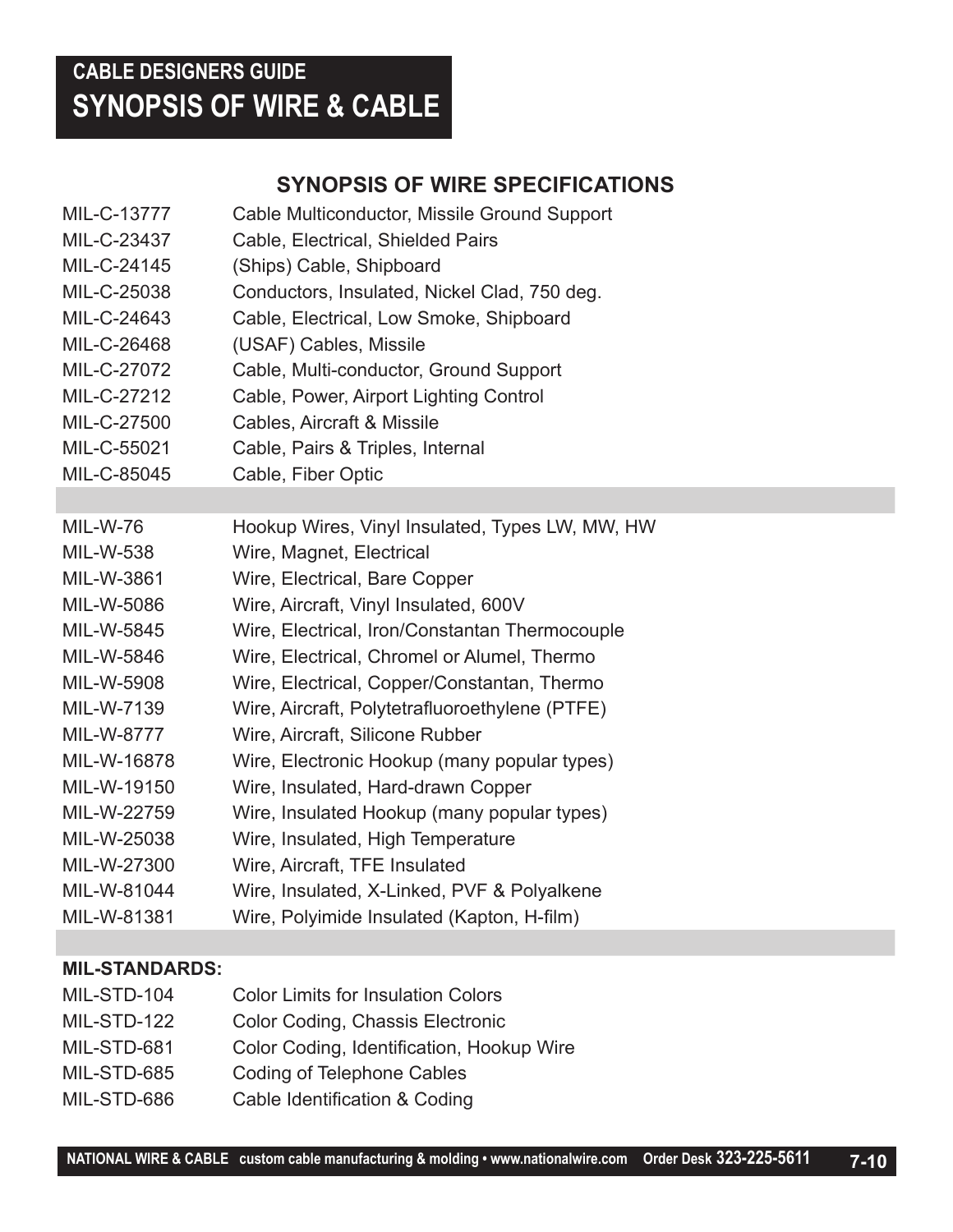## **NON-GOVERNMENT AGENCIES:**

### **ASTM: American Society for Testing & materials**

ASTM B-3 soft or annealed copper wire ASTM B-33 tinned soft or annealed copper wire ASTM B-286 copper conductors for use in hookup wire

### **C.S.A.: Canadian Standards Asociation**

| $C22.2$ #16              | insulated conductors for power-operated electronic dev. |
|--------------------------|---------------------------------------------------------|
| C <sub>22</sub> , 2 #127 | equipment wires                                         |
|                          |                                                         |

### **E.I.A.: Electronic Industry Association**

| <b>RS-232</b> | bi-polar serial digital signaling (5 to 15 V)    |
|---------------|--------------------------------------------------|
| <b>RS-359</b> | color coding                                     |
| <b>RS-422</b> | balanced digital interface circuits (5 V)        |
| <b>RS-423</b> | unbalanced digital interface circuits (5 V)      |
| <b>RS-449</b> | general purpose serial interface, 37 & 9 pos.    |
| <b>RS-485</b> | balanced digital generators, receivers, multipt. |

### **I.E.E.E.: Institute of Electrical & Electronic Engineering**

IEEE383 nuclear reactor cables

### **IPCEA: Insulated Power Cable Engineer Association**

|                                                | thermoplastic-insulated power cables |
|------------------------------------------------|--------------------------------------|
| rubber insulated wire& cable, power<br>S-19-81 |                                      |

### **U.L.: Underwriter's Laboratories**

| <b>UL 62</b>   | flexible cord & fixture wire                         |
|----------------|------------------------------------------------------|
| <b>UL 758</b>  | appliance wiring material (numerous styles)          |
| <b>UL 1581</b> | ref. standard for electrical wires, cables and cords |

### **GOVERNMENTAL AGENCIES -- Federal Standards**

| STD, 228 | test method 228, cables   |
|----------|---------------------------|
| QQ-W-343 | wire, copper, uninsulated |

### **MILITARY:**

| $MIL-C-17$ | cables, coaxial                           |
|------------|-------------------------------------------|
| MIL-C-2164 | shipboard cables                          |
| MIL-C-5756 | rubber insulated portable cord, low temp. |
| MIL-C-7078 | aircraft wires, shielded                  |
|            |                                           |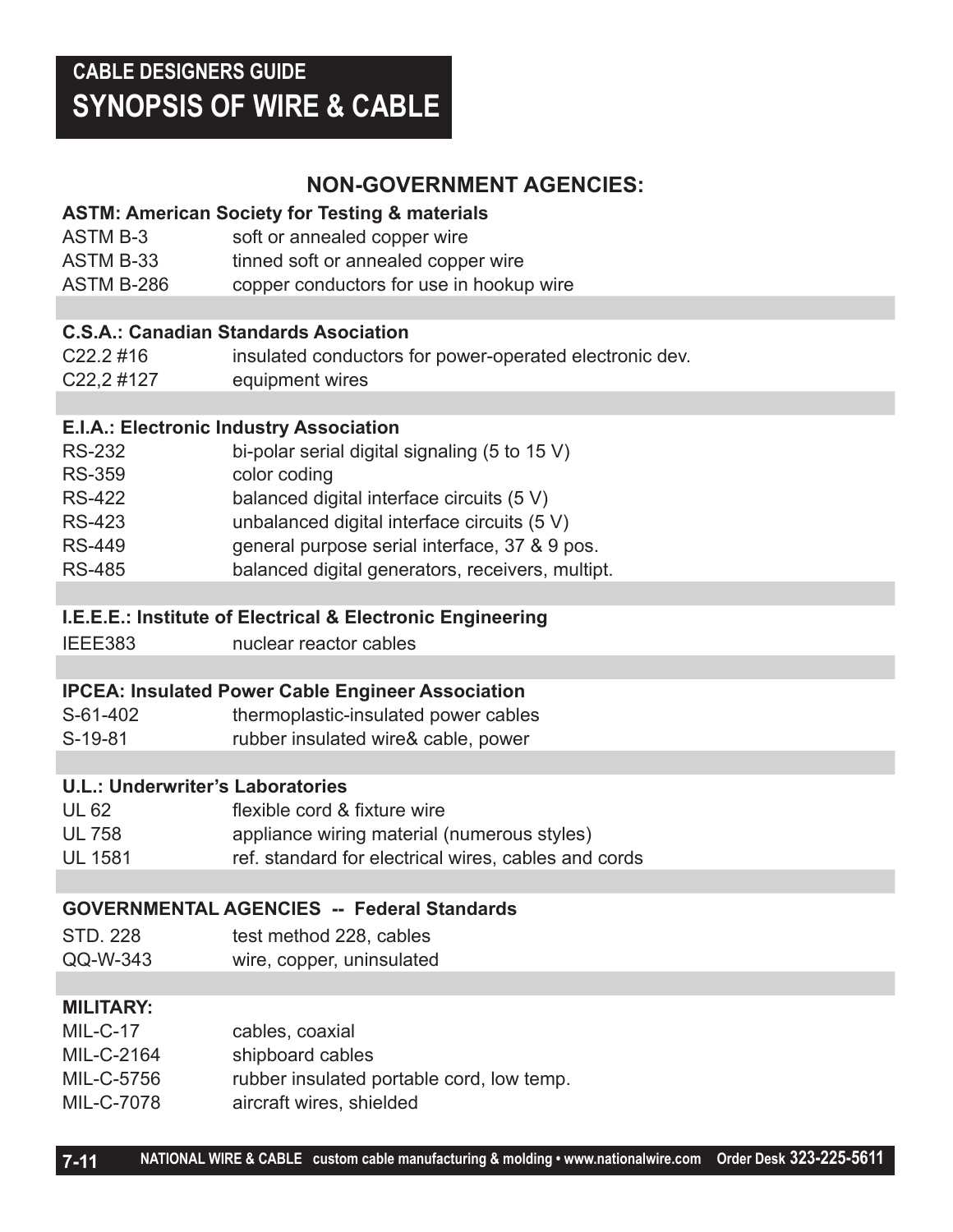## **CABLE DESIGNERS GUIDE MIL-STD-681 COLOR CODING**

Used on many of our standard cables. For new design, National recommends this color code system.

| NO.                   | <b>BASE</b><br><b>COLOR</b> | <b>FIRST</b><br><b>TRACER</b> | <b>SECOND</b><br><b>TRACER</b> | <b>THIRD</b><br><b>TRACER</b> | NO.              | <b>BASE</b><br><b>COLOR</b> | <b>FIRST</b><br><b>TRACER</b> | <b>SECOND</b><br><b>TRACER</b> | <b>THIRD</b><br><b>TRACER</b> |
|-----------------------|-----------------------------|-------------------------------|--------------------------------|-------------------------------|------------------|-----------------------------|-------------------------------|--------------------------------|-------------------------------|
| 0                     | <b>Black</b>                |                               |                                |                               | 69               | White                       | <b>Black</b>                  | Orange                         | Green                         |
| 1                     | <b>Brown</b>                |                               |                                |                               | $70\,$           | White                       | <b>Black</b>                  | Orange                         | Blue                          |
|                       | Red                         |                               |                                |                               | 71               | White                       | <b>Black</b>                  | Orange                         | Violet                        |
| 234567                | Orange                      |                               |                                |                               | 72               | White                       | <b>Black</b>                  | Orange                         | Grey                          |
|                       | Yellow                      |                               |                                |                               | 73<br>74         | White                       | <b>Black</b>                  | Yellow                         | Green                         |
|                       | Green<br>Blue               |                               |                                |                               | 75               | White                       | <b>Black</b>                  | Yellow<br>Yellow               | Blue<br>Violet                |
|                       | Violet                      |                               |                                |                               | 76               | White<br>White              | Black<br><b>Black</b>         | Yellow                         | Grey                          |
| 8                     | Grey                        |                               |                                |                               | 77               | White                       | <b>Black</b>                  | Green                          | <b>Blue</b>                   |
| $\overline{9}$        | White                       |                               |                                |                               | 78               | White                       | <b>Black</b>                  | Green                          | Violet                        |
| 10                    | White                       | <b>Black</b>                  |                                |                               | 79               | White                       | <b>Black</b>                  | Green                          | Grey                          |
| 11                    | White                       | <b>Brown</b>                  |                                |                               | 80               | White                       | <b>Black</b>                  | <b>Blue</b>                    | Violet                        |
| 12                    | White                       | Red                           |                                |                               | 81               | White                       | <b>Black</b>                  | Blue                           | Grey                          |
| 13                    | White                       | Orange                        |                                |                               | 82               | White                       | <b>Black</b>                  | Violet                         | Grey                          |
| 14                    | White                       | Yellow                        |                                |                               | 83               | White                       | <b>Brown</b>                  | Red                            | Orange                        |
| 15                    | White                       | Green                         |                                |                               | 84               | White                       | <b>Brown</b>                  | Red                            | Yellow                        |
| 16                    | White                       | Blue                          |                                |                               | 85               | White                       | <b>Brown</b>                  | Red                            | Green                         |
| 17                    | White                       | Violet                        |                                |                               | 86               | White                       | <b>Brown</b>                  | Red                            | Blue                          |
| 18                    | White                       | Grey                          |                                |                               | 87               | White                       | <b>Brown</b>                  | Red                            | Violet                        |
| $\overline{19}$<br>20 | White<br>White              | <b>Black</b><br>Black         | <b>Brown</b><br>Red            |                               | 88<br>89         | White<br>White              | <b>Brown</b><br><b>Brown</b>  | Red<br>Orange                  | Grey<br>Yellow                |
| 21                    | White                       | <b>Black</b>                  | Orange                         |                               | 90               | White                       | <b>Brown</b>                  | Orange                         | Green                         |
| 22                    | White                       | <b>Black</b>                  | Yellow                         |                               | 91               | White                       | <b>Brown</b>                  | Orange                         | Blue                          |
| 23                    | White                       | Black                         | Green                          |                               | 92               | White                       | <b>Brown</b>                  | Orange                         | Violet                        |
|                       | White                       | <b>Black</b>                  | Blue                           |                               | 93               | White                       | Brown                         | Orange                         | Grey                          |
| $\frac{24}{25}$       | White                       | <b>Black</b>                  | Violet                         |                               | 94               | White                       | Brown                         | Yellow                         | Green                         |
| 26                    | White                       | Black                         | Grey                           |                               | $\frac{95}{96}$  | White                       | <b>Brown</b>                  | Yellow                         | Blue                          |
| 27                    | White                       | <b>Brown</b>                  | Red                            |                               |                  | White                       | <b>Brown</b>                  | Yellow                         | Violet                        |
| 28                    | White                       | <b>Brown</b>                  | Orange                         |                               | 97               | White                       | <b>Brown</b>                  | Yellow                         | Grey                          |
| 29                    | White                       | <b>Brown</b>                  | Yellow                         |                               | 98               | White                       | <b>Brown</b>                  | Green                          | Blue                          |
| 30                    | White                       | <b>Brown</b>                  | Green                          |                               | $\frac{99}{100}$ | White                       | <b>Brown</b>                  | Green                          | Violet                        |
| 31                    | White                       | <b>Brown</b>                  | Blue                           |                               |                  | White                       | <b>Brown</b>                  | Green                          | Grey                          |
| 32                    | White<br>White              | <b>Brown</b>                  | Violet                         |                               | 101              | White                       | <b>Brown</b>                  | Blue                           | Violet                        |
| 33<br>$\overline{34}$ | White                       | Brown<br>Red                  | Grey                           |                               | 102<br>103       | White<br>White              | <b>Brown</b><br><b>Brown</b>  | Blue<br>Violet                 | Grey<br>Grey                  |
|                       | White                       | Red                           | Orange<br>Yellow               |                               | 104              | White                       | Red                           | Orange                         | Yellow                        |
| 35<br>36              | White                       | Red                           | Green                          |                               | 105              | White                       | Red                           | Orange                         | Green                         |
| $\overline{37}$       | White                       | Red                           | Blue                           |                               | 106              | White                       | Red                           | Orange                         | Blue                          |
| 38                    | White                       | Red                           | Violet                         |                               | 107              | White                       | Red                           | Orange                         | Violet                        |
| 39                    | White                       | Red                           | Grey                           |                               | 108              | White                       | Red                           | Orange                         | Grey                          |
| 40                    | White                       | Orange                        | Yellow                         |                               | 109              | White                       | Red                           | Yellow                         | Green                         |
| 41                    | White                       | Orange                        | Green                          |                               | 110              | White                       | Red                           | Yellow                         | Blue                          |
| 42                    | White                       | Orange                        | Blue                           |                               | 110              | White                       | Red                           | Yellow                         | Violet                        |
| 43                    | White                       | Orange                        | Violet                         |                               | 112              | White                       | Red                           | Yellow                         | Grey                          |
| 44                    | White                       | Orange                        | Grey                           |                               | 113              | White                       | Red                           | Green                          | Blue<br>Violet                |
| 45<br>46              | White<br>White              | Yellow<br>Yellow              | Green                          |                               | 114<br>115       | White<br>White              | Red<br>Red                    | Green<br>Green                 |                               |
| 47                    | White                       | Yellow                        | Blue<br>Violet                 |                               | 116              | White                       | Red                           | Blue                           | Grey<br>Violet                |
| 48                    | White                       | Yellow                        | Grey                           |                               | 117              | White                       | Red                           | Blue                           | Grey                          |
| 49                    | White                       | Green                         | <b>Blue</b>                    |                               | 118              | White                       | Red                           | Violet                         | Grey                          |
| 50                    | White                       | Green                         | Violet                         |                               | 119              | White                       | Orange                        | Yellow                         | Green                         |
| 51                    | White                       | Green                         | Grey                           |                               | 120              | White                       | Orange                        | Yellow                         | Blue                          |
| 52                    | White                       | <b>Blue</b>                   | Violet                         |                               | 121              | White                       | Orange                        | Yellow                         | Violet                        |
| 53                    | White                       | Blue                          | Grey                           |                               | 122              | White                       | Orange                        | Yellow                         | Grey                          |
| 54                    | White                       | Violet                        | Grey                           |                               | 123              | White                       | Orange                        | Green                          | Blue                          |
| 55                    | White                       | <b>Black</b>                  | <b>Brown</b>                   | Red                           | 124              | White                       | Orange                        | Green                          | Violet                        |
| 56                    | White                       | <b>Black</b>                  | <b>Brown</b>                   | Orange                        | 125<br>126       | White<br>White              | Orange                        | Green<br>Blue                  | Grey<br>Violet                |
| 57<br>58              | White<br>White              | Black<br><b>Black</b>         | Brown<br><b>Brown</b>          | Yellow<br>Green               | 127              | White                       | Orange<br>Orange              | Blue                           | Grey                          |
| 59                    | White                       | <b>Black</b>                  | <b>Brown</b>                   | Blue                          | 128              | White                       | Orange                        | Violet                         | Grey                          |
| 60                    | White                       | Black                         | <b>Brown</b>                   | Violet                        | 129              | White                       | Yellow                        | Green                          | <b>Blue</b>                   |
| 61                    | White                       | <b>Black</b>                  | <b>Brown</b>                   | Grey                          | 130              | White                       | Yellow                        | Green                          | Violet                        |
| 62                    | White                       | <b>Black</b>                  | Red                            | Orange                        | 131              | White                       | Yellow                        | Green                          | Grey                          |
| 63                    | White                       | Black                         | Red                            | Yellow                        | 132              | White                       | Yellow                        | Blue                           | Violet                        |
| 64                    | White                       | <b>Black</b>                  | Red                            | Green                         | 133              | White                       | Yellow                        | Blue                           | Grey                          |
| 65                    | White                       | <b>Black</b>                  | Red                            | Blue                          | 134              | White                       | Yellow                        | Violet                         | Grey                          |
| 66                    | White                       | Black                         | Red                            | Violet                        | 135              | White                       | Green                         | <b>Blue</b>                    | Violet                        |
| 67                    | White                       | <b>Black</b>                  | Red                            | Grey                          | 136              | White                       | Green                         | Blue                           | Grey                          |
| 68                    | White                       | Black                         | Orange                         | Yellow                        | 137              | White                       | Green                         | Violet                         | Grey                          |

**NATIONAL WIRE & CABLE custom cable manufacturing & molding • www.nationalwire.com Order Desk 323-225-5611 7-12**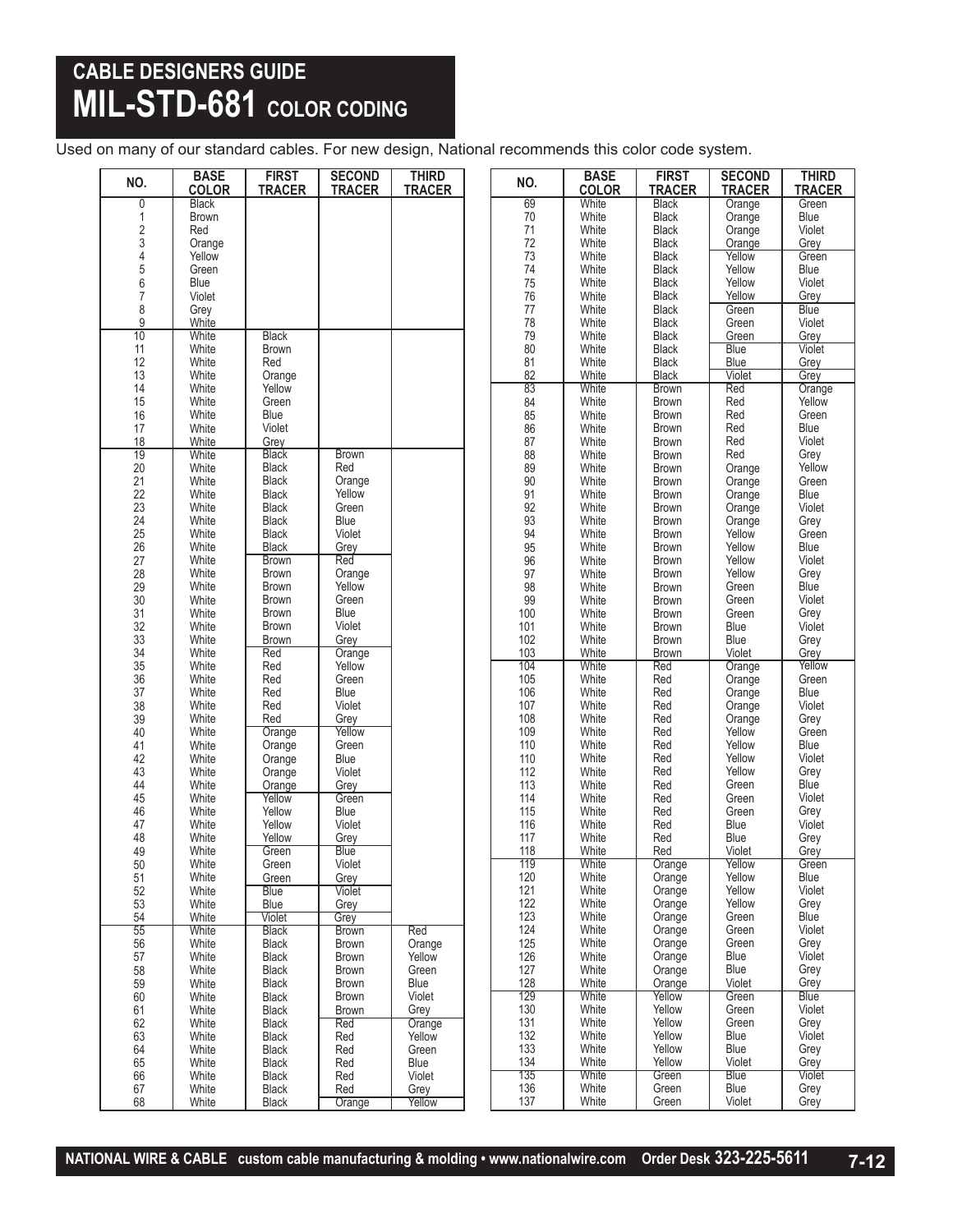## **MINIATURE SIGNAL & CONTROL CABLES - COLOR CODING**

### **National Wire & Cable's Table of Color Codes of Twisted Pairs used in National's multiconductor cable families of NQP cables and NWP cables**

|    | <b>PR# PAIR COLORS</b>   |    | <b>PR# PAIR COLORS</b>   |    | <b>PR# PAIR COLORS</b>  |    | <b>PR# PAIR COLORS</b>               |
|----|--------------------------|----|--------------------------|----|-------------------------|----|--------------------------------------|
|    | White with Black         | 16 | <b>Black with Violet</b> | 31 | Orange with Yellow      | 46 | White /Black Striped Wire with Black |
|    | White with Brown         | 17 | <b>Black with Gray</b>   | 32 | Orange with Green       | 47 | White/Black Striped Wire with Brown  |
|    | White with Red           | 18 | Brown with Red           | 33 | Orange with Blue        | 48 | White/Black Striped Wire with Red    |
| 4  | White with Orange        | 19 | Brown with Orange        | 34 | Orange with Violet      | 49 | White/Black Striped Wire with Orange |
| 5  | White with Yellow        | 20 | Brown with Yellow        | 35 | Orange with Gray        | 50 | White/Black Striped Wire with Yellow |
| 6  | White with Green         | 21 | Brown with Green         | 36 | Yellow with Green       | 51 | White/Black Striped Wire with Green  |
|    | White with Blue          | 22 | Brown with Blue          | 37 | Yellow with Blue        | 52 | White/Black Striped Wire with Blue   |
| 8  | White with Violet        | 23 | Brown with Violet        | 38 | Yellow with Violet      | 53 | White/Black Striped Wire with Violet |
| 9  | White with Gray          | 24 | Brown with Gray          | 39 | Yellow with Gray        | 54 | White/Black Striped Wire with Gray   |
| 10 | <b>Black with Brown</b>  | 25 | Red with Orange          | 40 | Green with Blue         | 55 | White/Brown Striped Wirewith Black   |
|    | <b>Black with Red</b>    | 26 | Red with Yellow          | 41 | Green with Violet       | 56 | White/Brown Striped Wirewith Brown   |
| 12 | <b>Black with Orange</b> | 27 | Red with Green           | 42 | Green with Gray         | 57 | White/Brown Striped Wirewith Red     |
| 13 | <b>Black with Yellow</b> | 28 | Red with Blue            | 43 | <b>Blue with Violet</b> | 58 | White/Brown Striped Wirewith Orange  |
| 14 | <b>Black with Green</b>  | 29 | Red with Violet          | 44 | Blue with Gray          | 59 | White/Brown Striped Wirewith Yellow  |
| 15 | <b>Black with Blue</b>   | 30 | Red with Gray            | 45 | Violet with Gray        | 60 | White/Brown Striped Wirewith Green   |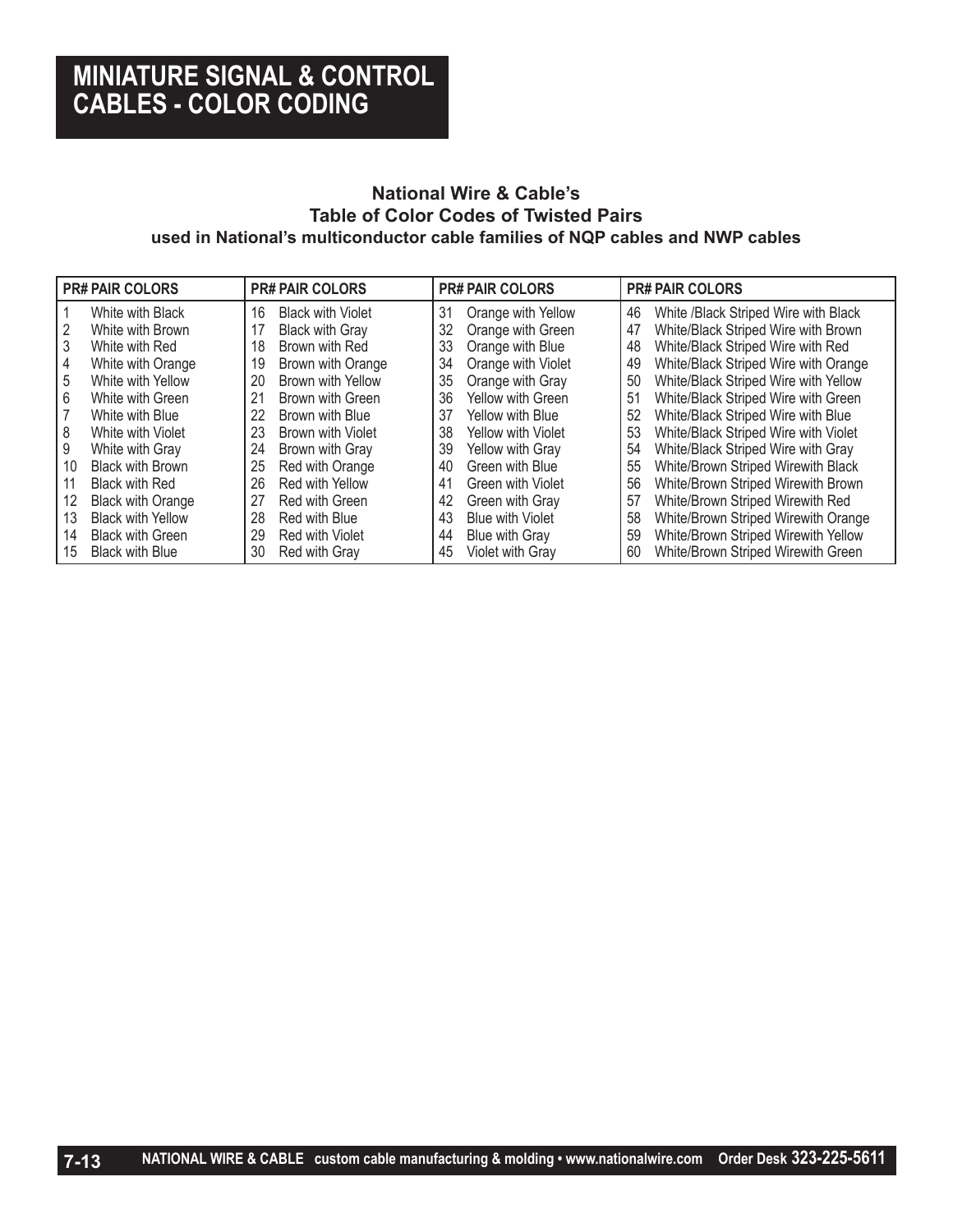## **CABLE DESIGNERS GUIDE INSULATING MATERIALS**

### **TABLE OF COMPARATIVE PROPERTIES**

#### *Fluorinated Ethylene Propylene (FEP)*

is a modification of the basic ethylene molecule by the addition of a propyl radical held by a single chemical bond to a Carbon atom and the substitution of Fluorine atoms for all Hydrogen. FEP demonstrates excellent electrical stability over a temperature range from -65ºC to +200ºC and is suitable for ultra-high frequency applications.

#### *Nylon* (polyhexamethylene-adipamide)

is a readily extrudable complex polymer of Nitrogen, Carbon and Oxygen and is also known by its general family name, polyamide. Because of its relatively poor electrical characteristics, it is rarely used as a primary insulation wire. However, it makes an excellent outer covering when applied over vinyl insulations. Extruded Nylon Jackets are tough and are resistant to abrasion, cold flow, oils, etc. and have the tendency to increase the temperature stability of the primary insulation.

#### *Polyethylene*

is one of the most commonly used dielectric materials. The basic Carbon-Hydrogen molecule is in perfect balance. Polymerization is accomplished by breaking the double bond and connecting a large number of identical molecules in a chain. Because of its electrical balance, the polymer is excellent for high-frequency applications. Polyethylene possesses definite limitations as an insulating material due to its physical properties: safe maximum operating temperature of only 80ºC, will burn freely in the presence of an open flame, is difficult to color code and its low abrasion resistance. Some of these shortcomings have been overcome by the introduction of LINEAR or HIGH DENSITY polyethylene, This type of insulation can be used continuously at temperatures of 100ºC, has greater physical toughness, improved abrasion and chemical resistance, plus lower rates of permeability to water vapor and temperature coefficient of expansion.

#### *Tetrafluoroethylene (TFE)*

better known as Polytetrafluoroethylene (PTFE), is produced by the total substitution of Fluorine for Hydrogen in the basic ethylene molecule. Like the Carbon-Hydrogen molecule in polyethylene, this Carbon-Fluorine molecule is in excellent electrical balance and therefore is well suited for high-frequency applications. One of the better commercially available thermoplastics in chemical inertness and operating temperature range, it has provided access to the solution of different and more difficult design problems. However, its good points are often overshadowed by the fact that inherent problems of its extrusion process limit continuous lengths to one or two thousand feet. FEP, similar in temperature stability and chemical composition to Polytetrafluoroethylene (PTFE), can be readily extruded in long lengths and is being utilized in place of TFE in many cases.

#### *Polyvinylchloride (PVC)*

is a modification of the basic polyethylene structure with one Chlorine atom replacing one Hydrogen atom. This results in physical properties that surpass those of the basic polyethylene: greater abrasion resistance, better dimensional stability, higher operating temperatures and increased resistance to flame. PVC is readily extrudable by conventional thermoplastic techniques. However, the electrical unbalance of this molecule precludes the use of PVC at elevated frequencies. PVC does provide the necessary electrical protection with the least possible increase in over-all diameter and stiffness and is excellent in low-frequency applications where resistance to moisture, flame, oils, aging and many acids and alkalies is important.

#### *Silicone Rubber (Dimethyl Siloxane Polymer)*

is finding widespread applications as a wire insulation because of its high operating temperature (continuously at +200ºC and +300ºC for short intervals), constant dielectric strength over its entire operating temperature range and low temperature flexibility. However, in the presence of flame, Silicone will burn to a non-conductive ash, which, if held in place, could function as insulation in emergencies. Its abrasion resistance is usually greatly improved by the addition of a saturated glass outer braid. Unlike vinyls, polyethylene and nylon, silicone rubbers are thermo setting plastics.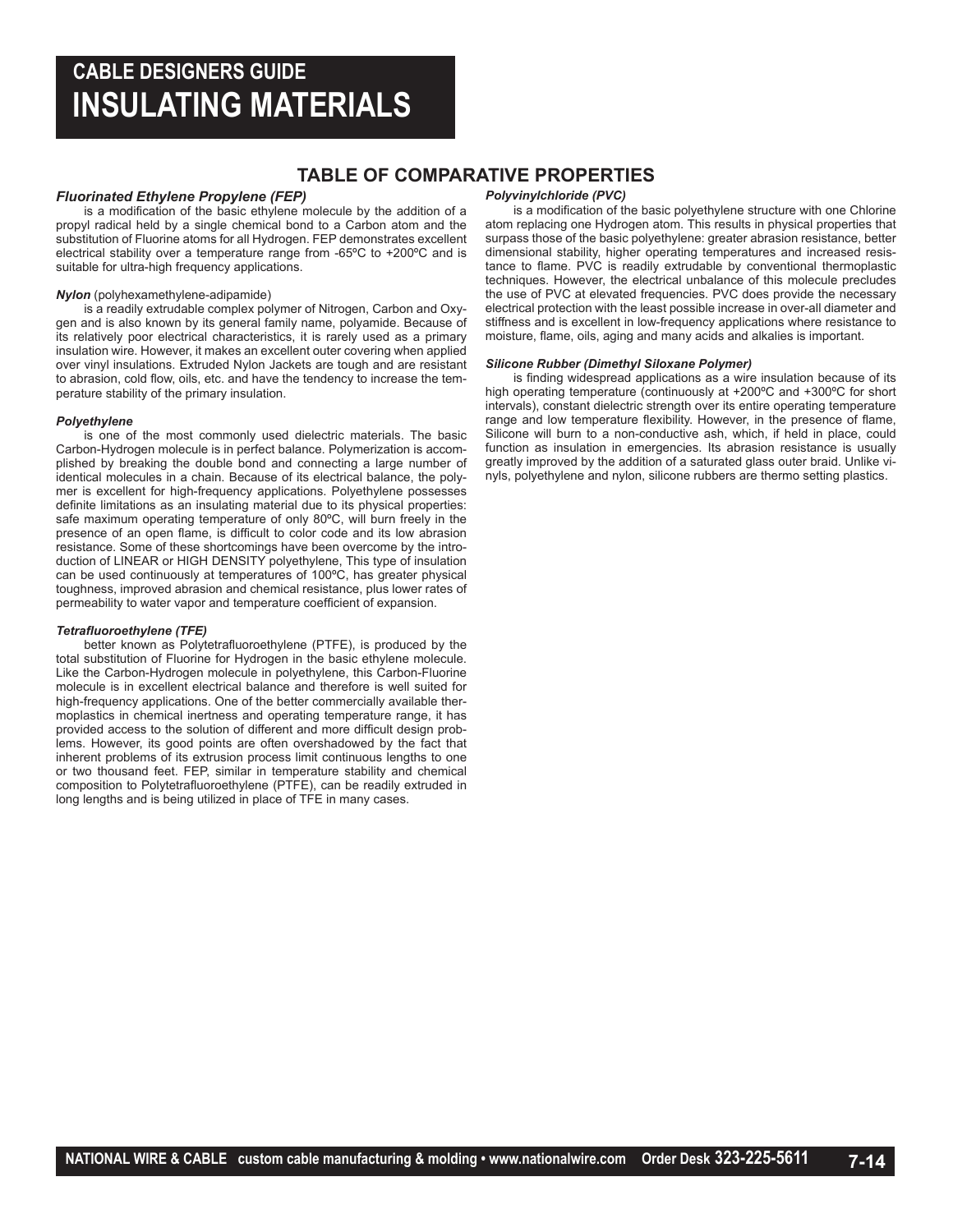## **CABLE DESIGNERS GUIDE WIRE TABLES**

#### **TEMPERATURE CONVERSION TABLE DECIMAL EQUIVALENT TABLE**

| °C    | °F      | °C             | °F   | °C | °F    | °C | °F    | °C  | °F    | °C  | °F    | °C  | °F    |
|-------|---------|----------------|------|----|-------|----|-------|-----|-------|-----|-------|-----|-------|
| $-40$ | $-40$   | $-10$          | 14   | 20 | 68    | 50 | 122   | 80  | 176   | 110 | 230   | 140 | 284   |
| $-39$ | $-38.2$ | $-9$           | 15.8 | 21 | 69.8  | 51 | 123.8 | 81  | 177.8 | 111 | 231.8 | 141 | 285.8 |
| $-38$ | $-36.4$ | $-8$           | 17.6 | 22 | 71.6  | 52 | 125.6 | 82  | 179.6 | 112 | 233.6 | 142 | 287.6 |
| $-37$ | $-34.6$ | $-7$           | 19.4 | 23 | 73.4  | 53 | 127.4 | 83  | 181.4 | 113 | 235.4 | 143 | 289.4 |
| $-36$ | $-32.8$ | $-6$           | 21.2 | 24 | 75.2  | 54 | 129.2 | 84  | 183.2 | 114 | 237.2 | 144 | 291.2 |
| $-35$ | $-31$   | $-5$           | 23   | 25 | 77    | 55 | 131   | 85  | 185   | 115 | 239   | 145 | 293   |
| $-34$ | 29.2    | $-4$           | 24.8 | 26 | 78.8  | 56 | 132.8 | 86  | 186.8 | 116 | 240.8 | 146 | 294.8 |
| $-33$ | $-27.4$ | $-3$           | 26.6 | 27 | 80.6  | 57 | 134.6 | 87  | 188.6 | 117 | 242.6 | 147 | 296.6 |
| $-32$ | $-25.6$ | $-2$           | 28.4 | 28 | 82.4  | 58 | 136.4 | 88  | 190.4 | 118 | 244.4 | 148 | 298.4 |
| $-31$ | $-23.8$ | $-1$           | 30.2 | 29 | 84.2  | 59 | 138.2 | 89  | 192.2 | 119 | 246.2 | 149 | 300.2 |
| $-30$ | $-22$   | $\mathbf{0}$   | 32   | 30 | 86    | 60 | 140   | 90  | 194   | 120 | 248   | 150 | 302   |
| $-29$ | $-20.2$ | 1              | 33.8 | 31 | 87.8  | 61 | 141.8 | 91  | 195.8 | 121 | 249.8 | 151 | 303.8 |
| $-28$ | $-18.4$ | $\overline{2}$ | 35.6 | 32 | 89.6  | 62 | 143.6 | 92  | 197.6 | 122 | 251.6 | 152 | 305.6 |
| $-27$ | $-16.6$ | 3              | 37.4 | 33 | 91.4  | 63 | 145.4 | 93  | 199.4 | 123 | 253.4 | 153 | 307.4 |
| $-26$ | $-14.8$ | 4              | 39.2 | 34 | 93.2  | 64 | 147.2 | 94  | 201.2 | 124 | 255.2 | 154 | 309.2 |
| $-25$ | $-13$   | 5              | 41   | 35 | 95    | 65 | 149   | 95  | 203   | 125 | 257   | 155 | 311   |
| $-24$ | $-11.2$ | 6              | 42.8 | 36 | 96.8  | 66 | 150.8 | 96  | 204.8 | 126 | 258.8 | 156 | 312.8 |
| $-23$ | $-9.4$  | 7              | 44.6 | 37 | 98.6  | 67 | 152.6 | 97  | 206.6 | 127 | 260.6 | 157 | 314.6 |
| $-22$ | $-7.6$  | 8              | 46.4 | 38 | 100.4 | 68 | 154.4 | 98  | 208.4 | 128 | 262.4 | 158 | 316.4 |
| $-21$ | $-5.8$  | 9              | 48.2 | 39 | 102.2 | 69 | 156.2 | 99  | 210.2 | 129 | 264.2 | 159 | 318.2 |
| -20   | $-4$    | 10             | 50   | 40 | 104   | 70 | 158   | 100 | 212   | 130 | 266   | 160 | 320   |
| -19   | $-2.2$  | 11             | 51.8 | 41 | 105.8 | 71 | 159.8 | 101 | 213.8 | 131 | 267.8 | 161 | 321.8 |
| -18   | $-0.4$  | 12             | 53.6 | 42 | 107.6 | 72 | 161.6 | 102 | 215.6 | 132 | 269.6 | 162 | 323.6 |
| -17   | 1.4     | 13             | 55.4 | 43 | 109.4 | 73 | 163.4 | 103 | 217.4 | 133 | 271.4 | 163 | 325.4 |
| -16   | 3.2     | 14             | 57.2 | 44 | 111.2 | 74 | 165.2 | 104 | 219.2 | 134 | 273.2 | 164 | 327.2 |
| -15   | 5       | 15             | 59   | 45 | 113   | 75 | 167   | 105 | 221   | 135 | 275   | 165 | 329   |
| -14   | 6.8     | 16             | 60.8 | 46 | 114.8 | 76 | 168.8 | 106 | 222.8 | 136 | 276.8 | 166 | 330.8 |
| -13   | 8.6     | 17             | 62.6 | 47 | 116.6 | 77 | 170.6 | 107 | 224.6 | 137 | 278.6 | 167 | 332.6 |
| $-12$ | 10.4    | 18             | 64.4 | 48 | 118.4 | 78 | 172.4 | 108 | 226.4 | 138 | 280.4 | 168 | 334.4 |
| $-11$ | 12.2    | 19             | 66.2 | 49 | 120.2 | 79 | 174.2 | 109 | 228.2 | 139 | 282.2 | 169 | 336.2 |
|       |         |                |      |    |       |    |       |     |       |     |       |     |       |

| 1/64  | 0.0156  | 11/32 | 0.34375 | 43/64 | 0.6719  |
|-------|---------|-------|---------|-------|---------|
| 1/32  | 0.03125 | 23/64 | 0.3594  | 11/16 | 0.6875  |
| 3/64  | 0.0469  | 3/8   | 0.3750  | 45/64 | 0.7031  |
| 1/16  | 0.0625  | 25/64 | 0.3906  | 23/32 | 0 71875 |
| 5/64  | 0.0781  | 13/32 | 0.40625 | 47/64 | 0.7344  |
| 3/32  | 0.09375 | 27/64 | 0.4219  | 3/4   | 0.7500  |
| 7/64  | 0.1094  | 7/16  | 04375   | 49/64 | 0.7656  |
| 1/8   | 0.1250  | 29/64 | 0.4531  | 5/32  | 0.78125 |
| 9/64  | 0.1406  | 15/32 | 0.46875 | 51/64 | 0.7969  |
| 5/32  | 0.15625 | 31/64 | 0.4844  | 13/16 | 0.8125  |
| 11/64 | 0.1719  | 1/2   | 0.5000  | 53/64 | 0.8281  |
| 3/16  | 0.1865  | 33/64 | 0.5156  | 27/32 | 084375  |
| 13/64 | 0.2031  | 17/32 | 0.53125 | 55/64 | 0.8594  |
| 7/32  | 0.21875 | 35/64 | 0.5469  | 7/8   | 0.8750  |
| 15/64 | 0.2344  | 9/16  | 0.5625  | 57/64 | 0.8906  |
| 1/4   | 0.2500  | 37/64 | 0.5781  | 29/32 | 0.90625 |
| 17/64 | 0.2656  | 19/32 | 0.59375 | 59/64 | 0.9219  |
| 9/32  | 0.28125 | 39/64 | 0.6094  | 15/16 | 0.9375  |
| 19/64 | 0.2969  | 5/8   | 0.6250  | 61/64 | 0.9531  |
| 5/16  | 0.3125  | 41/64 | 0.6406  | 31/32 | 0.96875 |
| 21/64 | 0.3281  | 21/32 | 0.65625 | 63/64 | 0.9844  |
|       |         |       |         | 1     | 1.000   |
|       |         |       |         |       |         |

| <b>MAXIMUM CURRENT CAPACITY TABLE</b> |                                        |                                    |                                  |                                                |                                 |                                |                    |  |  |  |  |
|---------------------------------------|----------------------------------------|------------------------------------|----------------------------------|------------------------------------------------|---------------------------------|--------------------------------|--------------------|--|--|--|--|
|                                       |                                        |                                    |                                  | <b>MAXIMUM CURRENT RATINGS IN AMPERES PER:</b> |                                 |                                |                    |  |  |  |  |
| <b>WIRE</b>                           | MIL-W-50888 (ASG)***                   |                                    | <b>NATIONAL</b>                  |                                                | <b>UNDERWRITER'S LABORATORY</b> | <b>NAT'L BOARD</b>             |                    |  |  |  |  |
| <b>GAUGE</b>                          | <b>CABLES GREATER</b><br>THAN 15 COND. | SINGLE COND.<br><b>IN FREE AIR</b> | <b>ELECTRICAL</b><br><b>CODE</b> | $+60C*$                                        | $+80C*$                         | OF FIRE<br><b>UNDERWRITERS</b> | 500 CM<br>PER AMPT |  |  |  |  |
| 30                                    |                                        | .                                  |                                  | 0.2                                            | 0.4                             |                                | 0.20               |  |  |  |  |
| 28                                    |                                        | .                                  |                                  | 0.4                                            | 0.6                             |                                | 0.32               |  |  |  |  |
| 26                                    |                                        |                                    |                                  | 0.6                                            | 1.0                             |                                | 0.51               |  |  |  |  |
| 24                                    |                                        |                                    |                                  | 1.0                                            | 1.6                             |                                | 0.81               |  |  |  |  |
| 22                                    | 5.0                                    |                                    |                                  | 1.6                                            | 2.5                             |                                | 1.28               |  |  |  |  |
| 20                                    | 7.5                                    | 11.0                               |                                  | 2.5                                            | 4.0                             | 3                              | 2.04               |  |  |  |  |
| 18                                    | 10.0                                   | 16.0                               | 6                                | 4.0                                            | 6.0                             | 5                              | 3.24               |  |  |  |  |
| 16                                    | 13.0                                   | 22.0                               | 10                               | 6.0                                            | 10.0                            | $\overline{7}$                 | 5.16               |  |  |  |  |
| 14                                    | 17.0                                   | 32.0                               | 20                               | 10.0                                           | 16.0                            | 15                             | 8.22               |  |  |  |  |
| 12                                    | 23.0                                   | 41.0                               | 30                               | 16.0                                           | 26.0                            | 20                             | 13.05              |  |  |  |  |
| 10                                    | 33.0                                   | 55.0                               | 35                               |                                                |                                 | 25                             | 20.80              |  |  |  |  |
| 8                                     | 46.0                                   | 73.0                               | 50                               |                                                |                                 | 35                             | 33.00              |  |  |  |  |
| 6                                     | 60.0                                   | 101.0                              | 70                               |                                                |                                 | 50                             | 52.60              |  |  |  |  |
| $\overline{4}$                        | 80.0                                   | 135.0                              | 90                               |                                                |                                 | 70                             | 83.40              |  |  |  |  |
| $\overline{2}$                        | 100.0                                  | 181.0                              | 125                              |                                                |                                 | 90                             | 132.80             |  |  |  |  |
| $\mathbf{1}$                          | 125.0                                  | 211.0                              | 150                              |                                                |                                 | 100                            | 167.50             |  |  |  |  |
| 0                                     | 150.0                                  | 245.0                              | 200                              |                                                |                                 | 125                            | 212.00             |  |  |  |  |
| 00                                    | 175.0                                  | 283.0                              | 225                              |                                                |                                 | 150                            | 266.00             |  |  |  |  |
| 000                                   | 200.0                                  | 328.0                              | 275                              |                                                |                                 | 175                            | 336.00             |  |  |  |  |
| 0000                                  | 225.0                                  | 380.0                              | 325                              |                                                |                                 | 225                            | 424.00             |  |  |  |  |

The abbreviation for circular mil

\* Refers to insulation temperature rating \*\*\* For 100ºC copper temp. **†** Derated standard, Common to the wire & cable industry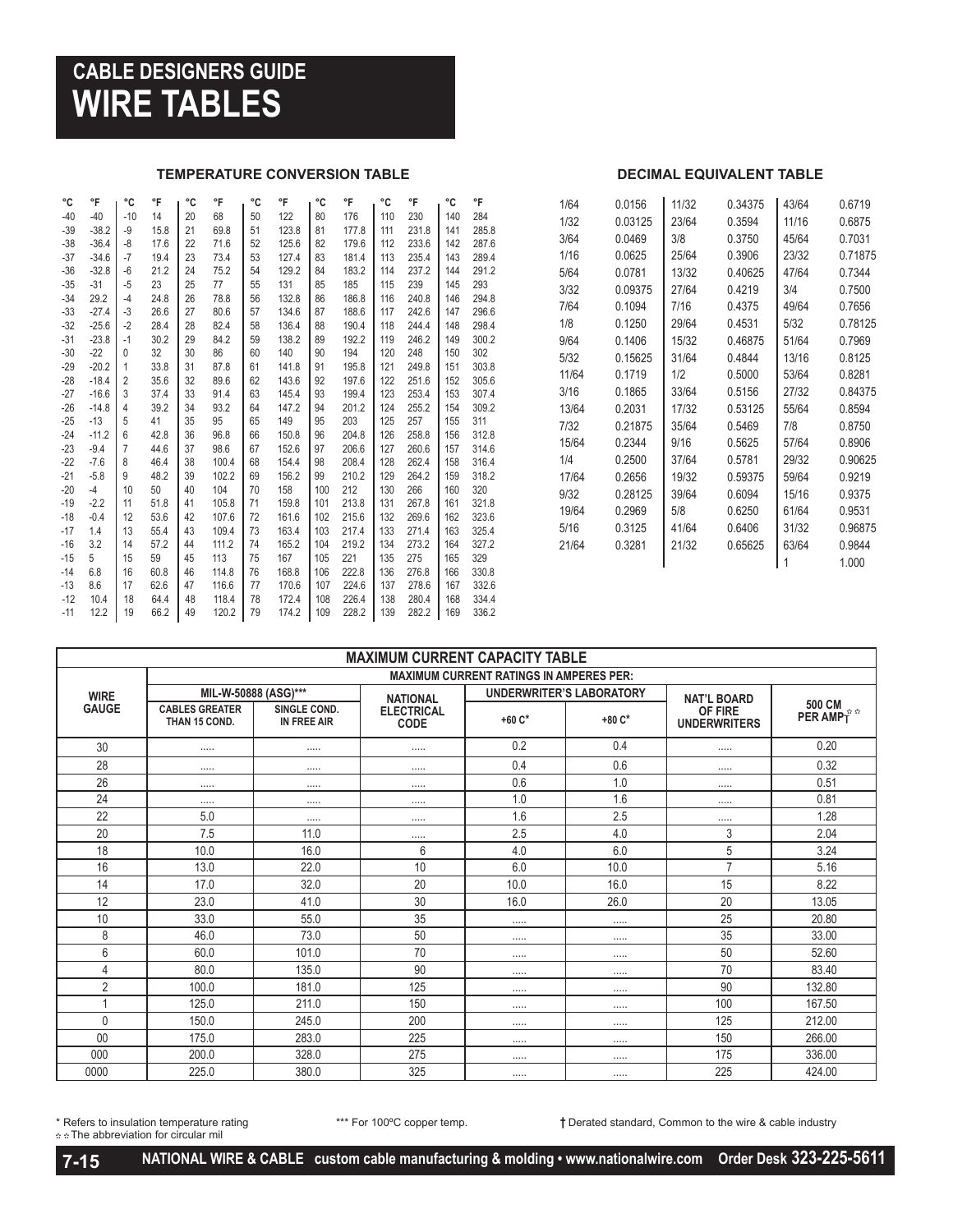## **CABLE DESIGNERS GUIDE WIRE TABLES**

#### **COMMON STRANDING COMBINATIONS used to fabricate flexible wires**

| <b>AWG</b>                                                           | <b>STRANDS</b>                          | NOM. OD<br><b>OF</b><br><b>STRAND</b> | APPROX.<br>OD                | <b>CIRCULAR</b><br><b>MIL AREA</b>   | <b>WEIGHT</b><br>LBS. PER<br>1000 FT | *MAXIMUM<br><b>RESISTANCE</b><br><b>OHMS PER</b><br>1000 FT | <b>AWG</b>           | <b>STRANDS</b>                    | NOM. OD<br><b>OF</b><br><b>STRAND</b> | APPROX.<br>OD                | <b>CIRCULAR</b><br><b>MIL AREA</b> | <b>WEIGHT</b><br><b>LBS. PER</b><br>1000 FT | *MAXIMUM<br><b>RESISTANCE</b><br><b>OHMS PER</b><br>1000 FT |
|----------------------------------------------------------------------|-----------------------------------------|---------------------------------------|------------------------------|--------------------------------------|--------------------------------------|-------------------------------------------------------------|----------------------|-----------------------------------|---------------------------------------|------------------------------|------------------------------------|---------------------------------------------|-------------------------------------------------------------|
| 4/0<br>4/0<br>4/0<br>4/0                                             | 8512/36<br>5320/34<br>2109/30<br>427/23 | .0050<br>.0063<br>.0100<br>.0226      | .655<br>.640<br>.627<br>.605 | 212800<br>211470<br>210900<br>212342 | 761.6<br>634.0<br>672.5<br>663.1     | .049<br>.049<br>.0576<br>.047                               | 14<br>14<br>14       | 105/34<br>41/30<br>19/27          | .0063<br>.0100<br>.0142               | .086<br>.074<br>.069         | 4173<br>4121<br>3829               | 13.0<br>12.7<br>11.9                        | 2.49<br>2.94<br>3.05                                        |
| 4/0<br>3/0<br>3/0                                                    | 259/21<br>1519/30<br>4256/34            | .0285<br>.0100<br>.0063               | .606<br>.574<br>.555         | 209815<br>152659<br>169176           | 476.0<br>563.2                       | .055<br>.061<br>.061                                        | 16<br>16<br>16<br>16 | 105/36<br>65/34<br>26/30<br>19/29 | .0050<br>.0063<br>.0100<br>.0113      | .065<br>.063<br>.059<br>.054 | 2625<br>2584<br>2613<br>2426       | 8.1<br>8.0<br>8.0<br>7.5                    | 3.99<br>4.02<br>4.59<br>4.82                                |
| 3/0<br>3/0<br>3/0                                                    | 1672/30<br>427/24<br>259/22             | .0100<br>.0198<br>.0253               | .495<br>.536<br>.606         | 168036<br>167401<br>166381           | 535.6<br>533.5<br>526.4              | .0727<br>.059<br>.072                                       | 16<br>18<br>18       | 7/24<br>65/36<br>41/34            | .0201<br>.0050<br>.0063               | .060<br>.051<br>.052         | 2628<br>1625<br>1629               | 8.6<br>5.0<br>5.0                           | 3.70<br>6.40<br>6.37                                        |
| 2/0<br>2/0<br>2/0                                                    | 5292/36<br>3332/34<br>1330/30           | .0050<br>.0063<br>.0100               | .486<br>.464<br>.494         | 132300<br>132447<br>133665           | 480.0<br>424.6<br>435.0              | .077<br>.077<br>.0914                                       | 18<br>18<br>18       | 19/30<br>16/30<br>7/26            | .0100<br>.0100<br>.0159               | .048<br>.049<br>.048         | 1608<br>1608<br>1770               | 4.9<br>4.9<br>5.5                           | 6.22<br>6.60<br>6.54                                        |
| 2/0<br>2/0<br>1/0                                                    | 259/23<br>133/20<br>4214/35             | .0226<br>.0320<br>.0050               | .414<br>.509<br>.490         | 132297<br>135926<br>105350           | 414.0<br>419.0<br>382.7              | .090<br>.077<br>.098                                        | 20<br>20<br>20       | 41/36<br>26/34<br>19/32           | .0050<br>.0063<br>.0080               | .038<br>.040<br>.038         | 1025<br>1033<br>1201               | 3.2<br>3.2<br>3.7                           | 10.02<br>10.05<br>9.76                                      |
| 1/0<br>1/0<br>1/0                                                    | 2646/34<br>1045/30<br>259/24            | .0063<br>.0100<br>.0198               | .437<br>.431<br>.422         | 105178<br>105022<br>104636           | 335.0<br>350.0<br>331.0              | .098<br>.116<br>.113                                        | 20<br>20<br>22       | 10/30<br>7/28<br>26/36            | .0100<br>.0126<br>.0050               | .038<br>.038<br>.033         | 1005<br>1119<br>650                | 3.1<br>3.5<br>2.0                           | 11.80<br>10.40<br>15.94                                     |
| 1/0<br>$\mathbf{1}$<br>$\mathbf{1}$                                  | 133/21<br>2107/34<br>817/30             | .0285<br>.0063<br>.0100               | .464<br>.375<br>.382         | 107743<br>83753<br>81700             | 342.4<br>266.0<br>247.1              | .096<br>.124<br>.149                                        | 22<br>22             | 19/34<br>7/30                     | .0063<br>.0100                        | .030<br>.030                 | 754<br>704                         | 2.3<br>2.2                                  | 15.90<br>16.70                                              |
| $\overline{1}$<br>$\overline{1}$                                     | 259/25<br>133/22                        | .0179<br>.0253                        | .375<br>.365                 | 82983<br>85439                       | 262.5<br>260.3                       | .144<br>.121                                                | 24<br>24<br>24       | 41/40<br>19/36<br>10/34           | .0031<br>.0050<br>.0063               | .0245<br>.024<br>.024        | 394<br>475<br>398                  | 1.2<br>1.5<br>1.2                           | 25.59<br>25.40<br>26.09                                     |
| $\overline{2}$<br>$\overline{2}$<br>$\overline{2}$<br>$\overline{2}$ | 2646/36<br>665/30<br>259/26<br>133/23   | .0050<br>.0100<br>.0159<br>.0226      | .379<br>.342<br>.325<br>.328 | 66150<br>66832<br>65811<br>67736     | 240.3<br>205.5<br>208.4<br>209.7     | .157<br>.183<br>.186<br>.176                                | 24<br>26<br>26<br>26 | 7/32<br>19/38<br>10/36<br>7/34    | .0080<br>.0040<br>.0050<br>.0063      | .024<br>.019<br>.021<br>.019 | 448<br>304<br>250<br>276           | 1.4<br>.92<br>.77<br>.85                    | 23.30<br>40.10<br>41.48<br>42.60                            |
| $\overline{4}$<br>$\overline{4}$<br>4                                | 1666/36<br>259/28<br>133/25             | .0050<br>.0126<br>.0179               | .290<br>.261<br>.257         | 41650<br>41388<br>42613              | 130.7<br>130.9<br>133.0              | .250<br>.200<br>.280                                        | 28<br>28             | 19/40<br>7/36                     | .016<br>.015                          | .016<br>.015                 | 182<br>175                         | .563<br>.539                                | 67.70<br>68.20                                              |
| $6\,$<br>6<br>6                                                      | 1050/36<br>266/30<br>133/27             | .0050<br>.0100<br>.0142               | .204<br>.210<br>.206         | 26250<br>26029<br>20628              | 84.0<br>80.0<br>80.4                 | .386<br>.453<br>.444                                        | 30<br>30             | 19/42<br>7/38                     | .012<br>.012                          | .012<br>.012                 | 118<br>110                         | .359<br>.340                                | 87.30<br>108.00                                             |
| 8<br>8                                                               | 665/36<br>133/29                        | .0050<br>.0113                        | .166<br>.166                 | 16625<br>16851                       | 51.3<br>52.9                         | .620<br>.701                                                | 32<br>32<br>34       | 19/44<br>7/40<br>7/42             | .009<br>.009<br>.0075                 | .009<br>.009<br>.0075        | 76<br>75<br>44                     | .230<br>.213<br>.132                        | 136.40<br>182.00<br>237.00                                  |
| 8                                                                    | 49/25                                   | .0179                                 | .166                         | 16589                                | 52.0                                 | .67                                                         | 36                   | 7/44                              | .0020                                 | .006                         | 28                                 | .085                                        | 371.00                                                      |
| 10<br>10<br>10                                                       | 105/30<br>49/27<br>37/26                | .0100<br>.0142<br>.0159               | .120<br>.116<br>.107         | 10552<br>10445<br>9402               | 32.5<br>32.6<br>29.0                 | 1.15<br>1.21<br>1.26                                        |                      |                                   |                                       |                              |                                    |                                             |                                                             |
| 12<br>12<br>12<br>12                                                 | 165/34<br>65/30<br>19/25<br>7/20        | .0063<br>.0100<br>.0179<br>.0320      | .095<br>.095<br>.089<br>.096 | 6549<br>6533<br>6088<br>7168         | 19.8<br>20.8<br>18.8<br>21.6         | 1.58<br>1.85<br>1.92<br>1.45                                |                      |                                   |                                       |                              |                                    |                                             |                                                             |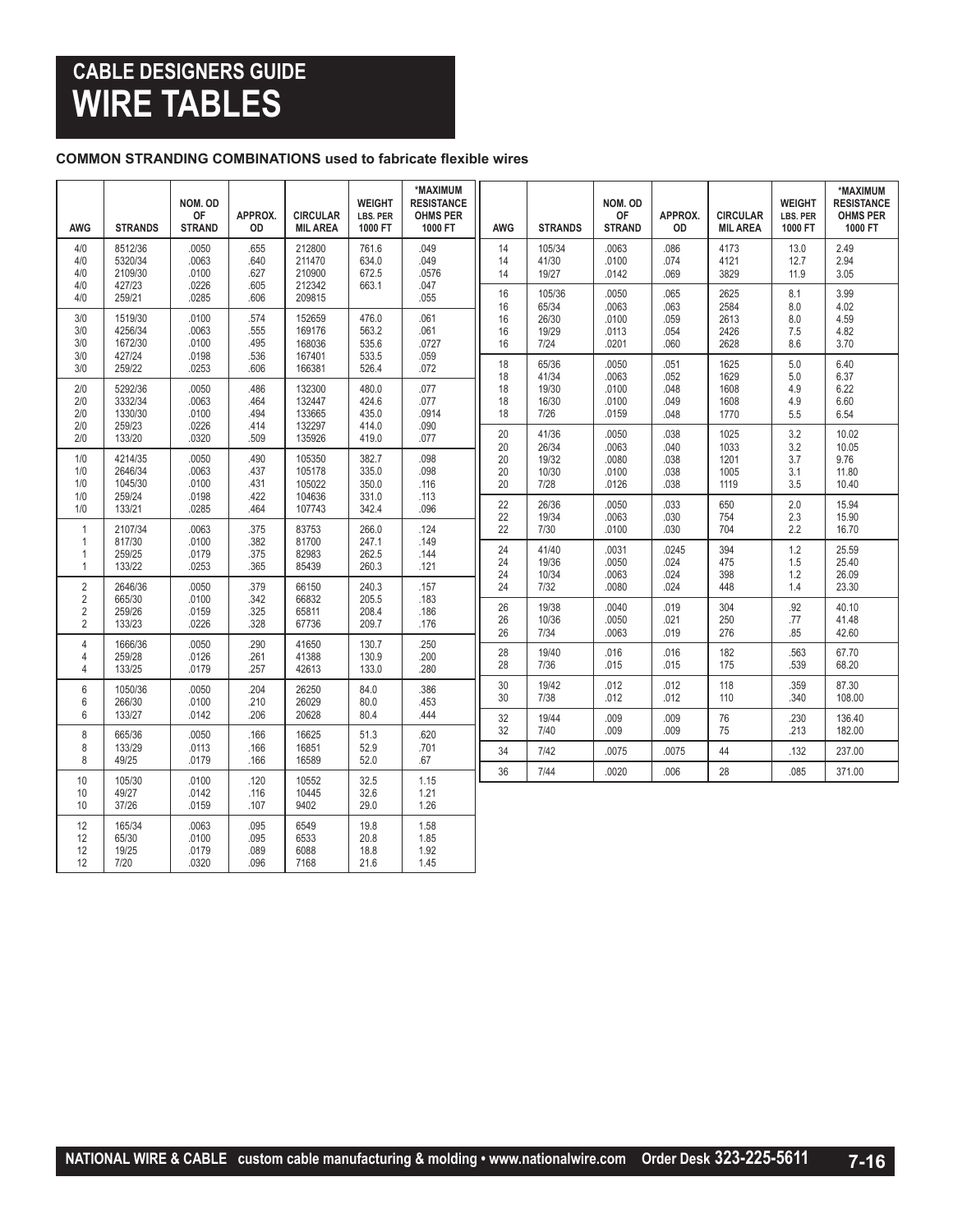## **CABLE DESIGNERS GUIDE WIRE TABLES**

#### **SOLID ANNEALED COPPER WIRE**

| <b>GAUGE NO.</b>           | <b>DIAMETER</b><br>in INCHES              | <b>DIAMETER</b><br>in MILS           | <b>DIAMETER</b><br>in MM                  | <b>AREA</b><br>C MILS                     | <b>AREA</b><br>SQ. MM                | <b>AREA</b><br><b>SQ. INCHES</b>                         | <b>RESISTANCE</b><br>Ohms/1000 Ft.<br>@20°C | <b>WEIGHT</b><br>Lb/1000 Ft.                  |
|----------------------------|-------------------------------------------|--------------------------------------|-------------------------------------------|-------------------------------------------|--------------------------------------|----------------------------------------------------------|---------------------------------------------|-----------------------------------------------|
| 0000                       | .4600                                     | 360.0                                | 11.684                                    | 211600.                                   | 107.2200                             | .1661907                                                 | 0.049                                       | 641.164                                       |
| 000                        | .4096                                     | 409.6                                | 10.404                                    | 167772.                                   | 85.0120                              | .1317683                                                 | 0.062                                       | 508.362                                       |
| 00                         | .3648                                     | 364.8                                | 9.266                                     | 133079.                                   | 67.4326                              | .1045203                                                 | 0.078                                       | 403.239                                       |
| 0                          | .3249                                     | 324.9                                | 8.252                                     | 105560                                    | 53.4884                              | .0829068                                                 | 0.098                                       | 318.855                                       |
| 1                          | .2893                                     | 289.3                                | 7.348                                     | 83694.                                    | 42.4089                              | .0657337                                                 | 0.124                                       | 253.600                                       |
| $\overline{\mathbf{c}}$    | .2576                                     | 257.6                                | 6.543                                     | 66358.                                    | 33.6242                              | .0521174                                                 | 0.156                                       | 201.069                                       |
| 3                          | 2294                                      | 229.4                                | 5.827                                     | 52624.                                    | 26.6653                              | .0413312                                                 | 0.197                                       | 159.456                                       |
| $\overline{4}$             | .2043                                     | 204.3                                | 5.189                                     | 41738.                                    | 21.1493                              | .0327814                                                 | 0.248                                       | 126.471                                       |
| 5                          | .1819                                     | 189.9                                | 4.620                                     | 33088                                     | 16.7658                              | .0259870                                                 | 0.313                                       | 100.258                                       |
| 6                          | .1620                                     | 162.0                                | 4.115                                     | 26244.                                    | 13.2981                              | .0206120                                                 | 0.395                                       | 79.521                                        |
| $\overline{7}$             | .1443                                     | 144.3                                | 3.665                                     | 20822.                                    | 10.5510                              | .0163540                                                 | 0.498                                       | 63.094                                        |
| 8                          | .1285                                     | 128.5                                | 3.264                                     | 16512.                                    | 8.3669                               | .0129687                                                 | 0.628                                       | 50.033                                        |
| 9                          | .1144                                     | 114.4                                | 2.906                                     | 13087.                                    | 6.6315                               | .0102788                                                 | 0.792                                       | 39.656                                        |
| 10                         | .1019                                     | 101.9                                | 2.588                                     | 10384.                                    | 5.2615                               | .0081553                                                 | 0.999                                       | 31.463                                        |
| 11<br>12<br>13<br>14<br>15 | .0907<br>.0800<br>.0720<br>.0641<br>.0571 | 90.7<br>80.8<br>72.0<br>64.1<br>57.1 | 2.304<br>2.052<br>1.829<br>1.628<br>1.450 | 8226.<br>6529.<br>5184.<br>4109.<br>3260. | 4.1685<br>3.3081<br>2.0820<br>1.6521 | .0064611<br>.0051276<br>.0040715<br>.0032271<br>.0025607 | 1.261<br>1.589<br>2.001<br>2.524<br>3.181   | 24.927<br>19.782<br>15.708<br>12.450<br>9.879 |
| 16                         | .0508                                     | 50.8                                 | 1.290                                     | 2581.                                     | 1.3076                               | .0020268                                                 | 4.019                                       | 7.820                                         |
| 17                         | .0453                                     | 45.3                                 | 1.151                                     | 2052.                                     | 1.0398                               | .0016117                                                 | 5.054                                       | 6.218                                         |
| 18                         | .0403                                     | 40.3                                 | 1.024                                     | 1624.                                     | 0.8229                               | .0012756                                                 | 6.386                                       | 4.921                                         |
| 19                         | .0359                                     | 35.9                                 | 0.912                                     | 1289.                                     | 0.6531                               | .0010122                                                 | 8.047                                       | 3.905                                         |
| 20                         | .0320                                     | 32.0                                 | 0.813                                     | 1024.                                     | 0.5189                               | .0008042                                                 | 10.128                                      | 3.103                                         |
| 21                         | .0285                                     | 28.5                                 | 0.724                                     | 812.                                      | 0.4116                               | .0006379                                                 | 12.768                                      | 2.461                                         |
| 22                         | .0253                                     | 25.3                                 | 0.643                                     | 640.                                      | 0.3243                               | .0005027                                                 | 16.202                                      | 1.940                                         |
| 23                         | .0226                                     | 22.6                                 | 0.574                                     | 511.                                      | 0.2588                               | .0004012                                                 | 20.305                                      | 1.548                                         |
| 24                         | .0201                                     | 20.1                                 | 0.511                                     | 404.                                      | 0.2047                               | .0003173                                                 | 25.670                                      | 1.224                                         |
| 25                         | .0179                                     | 17.9                                 | 0.455                                     | 320.                                      | 0.1624                               | .0002517                                                 | 32.368                                      | 0.971                                         |
| 26                         | .0159                                     | 15.9                                 | 0.404                                     | 253.                                      | 0.1281                               | .0001986                                                 | 41.023                                      | 0.766                                         |
| 27                         | .0142                                     | 14.2                                 | 0.361                                     | 202.                                      | 0.1022                               | .0001584                                                 | 51.433                                      | 0.611                                         |
| 28                         | .0126                                     | 12.6                                 | 0.320                                     | 159.                                      | 0.0804                               | .0001247                                                 | 65.325                                      | 0.481                                         |
| 29                         | .0113                                     | 11.3                                 | 0.287                                     | 128.                                      | 0.0647                               | .0001003                                                 | 81.220                                      | 0.387                                         |
| 30                         | .0100                                     | 10.0                                 | 0.254                                     | 100.                                      | 0.0507                               | .0000785                                                 | 103.710                                     | 0.303                                         |
| 31                         | .0089                                     | 8.9                                  | 0.226                                     | 79.                                       | 0.0401                               | .0000622                                                 | 130.930                                     | 0.224                                         |
| 32                         | .0080                                     | 8.0                                  | 0.203                                     | 64.                                       | 0.0324                               | .0000503                                                 | 162.047                                     | 0.194                                         |
| 33                         | .0071                                     | 7.1                                  | 0.180                                     | 50.                                       | 0.0255                               | .0000396                                                 | 205.733                                     | 0.153                                         |
| 34                         | .0063                                     | 6.3                                  | 0.160                                     | 40.                                       | 0.0201                               | .0000312                                                 | 261.300                                     | 0.120                                         |
| 35                         | .0056                                     | 5.6                                  | 0.142                                     | 31.                                       | 0.0159                               | .0000246                                                 | 330.708                                     | 0.095                                         |
| 36                         | .0050                                     | 5.0                                  | 0.127                                     | 25.                                       | 0.0127                               | .0000196                                                 | 414.840                                     | 0.076                                         |
| 37                         | .0045                                     | 4.5                                  | 0.114                                     | 20.                                       | 1.0103                               | .0000159                                                 | 512.148                                     | 0.061                                         |
| 38                         | .0040                                     | 4.0                                  | 0.102                                     | 16.                                       | 0.0081                               | .0000126                                                 | 648.187                                     | 0.048                                         |
| 39                         | .0035                                     | 3.5                                  | 0.089                                     | 12.                                       | 0.0062                               | .0000096                                                 | 846.612                                     | 0.037                                         |
| 40                         | .0031                                     | 3.1                                  | 0.079                                     | 10.                                       | 0.0049                               | .0000075                                                 | 1079.188                                    | 0.029                                         |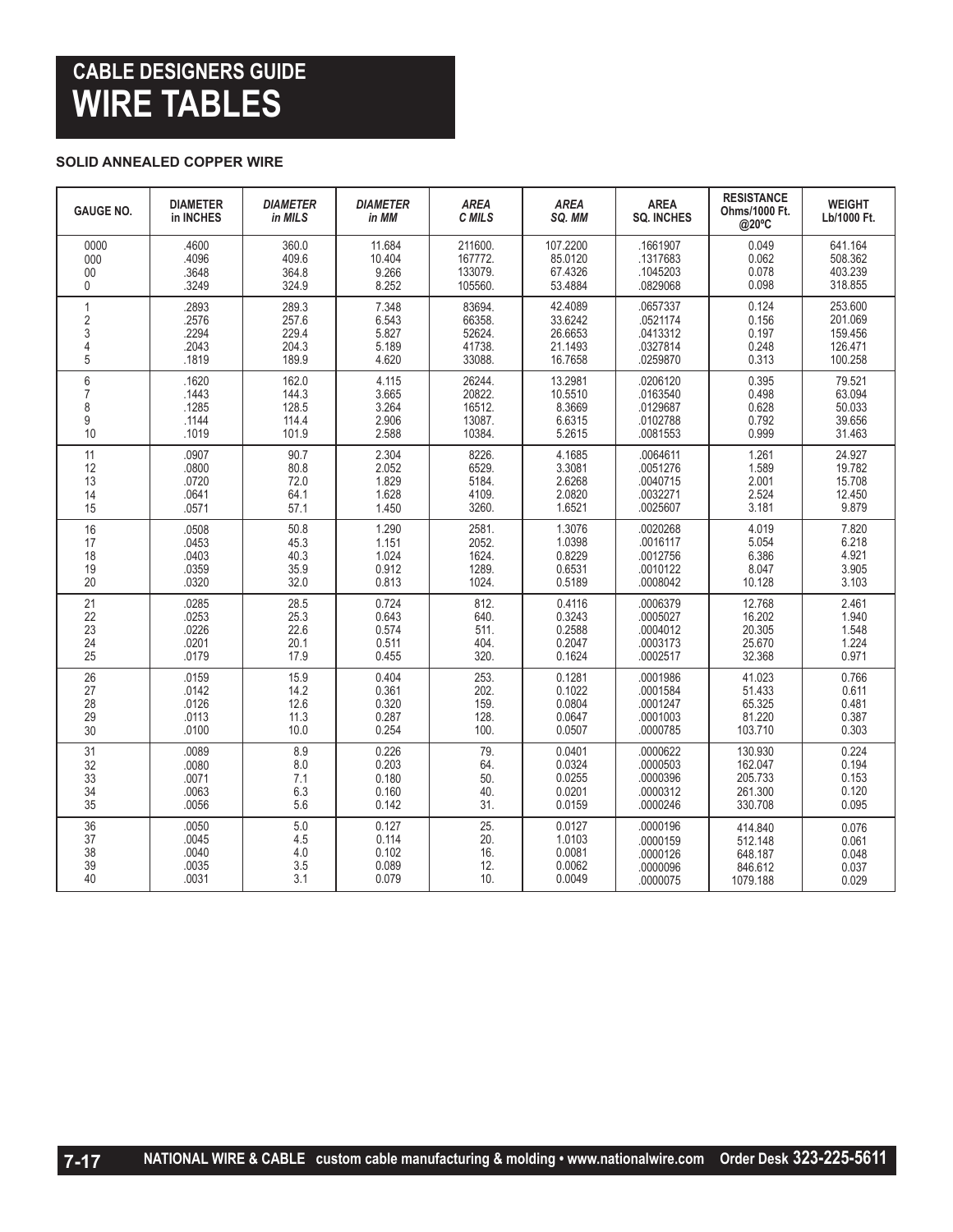# **HOW TO SPECIFY WIRE**

## IF NOT IDENTIFIED BY THE MANUFACTURER'S PART NUMBER WIRE IS SPECIFIED BY THE FOLLOWING CHARACTERISTICS:



- a. Gauge (awg)
- b. Standing (bare or tinned) Number of strands
- c. Type of primary insulation material. PVC, Polytetrafluoroethylene (PTFE), etc.
- d. Thickness of primary insulation or working voltage for which the wire is to be used.
- e. Color or coding of primary insulation\*\*
- f. Type and thickness of covering over primary insulation when required (i.e., nylon)
- g. Type of shielding, braided or foil, if required
- h. If braided, shield strand size, % of coverage, bare or tinned wire strands
- i Overall jacket material, temperature range, thickness, color\*\*, marking or coding

### **HOW NATIONAL WIRE PART NUMBERS ARE DERIVED**

### **EXAMPLE**



- **RED TRACER BLACK TRACER INSULATION COLOR**
- 0 Black 5 Green 1 - Brown 6 - Blue 3 - Orange 8 - Slate (Grey)
	-
- 2 Red 7 Violet (Purple)
	-
- 4 Yellow 9 White

**BASIC COLOR CODE**

- **N**...............stands for National Wire and Cable Corporation.
- **C**...............stands for Type "C" (as previously referred to in the spec).
- **1936**..........means 19 srands of #36 copper which is equivalent to 24 gauge
- **U**...............means "uncovered." That is, no jacket over the primary insulation.
- **902**............refers to primary insulation base color and tracer colors as shown in the ..chart above. Tracers are numbered according to standard color code.

\*\*Color limitation of tints is specified in MIL-STD-104, which comes supplied with a set of colored tabs for color comparison and identification.

**TO ORDER ROHS COMPLIANT PRODUCTS:** Please add the letter "R" into the second position of the Part No.<br>
EXAMPLE: Non-RoHS Part No NRK1234<br> **TO ORDER RoHS COMPLIANT PRODUCTS:** EXAMPLE: Non-RoHS Part No NK1234 EXAMPLE: RoHS **EXAMPLE: Non-RoHS Part No NK1234** 

Please refer to the National Wire Catalog for specific products that are RoHS available. The above instructions (always in green) will be listed on the applicable pages for the ordering process.